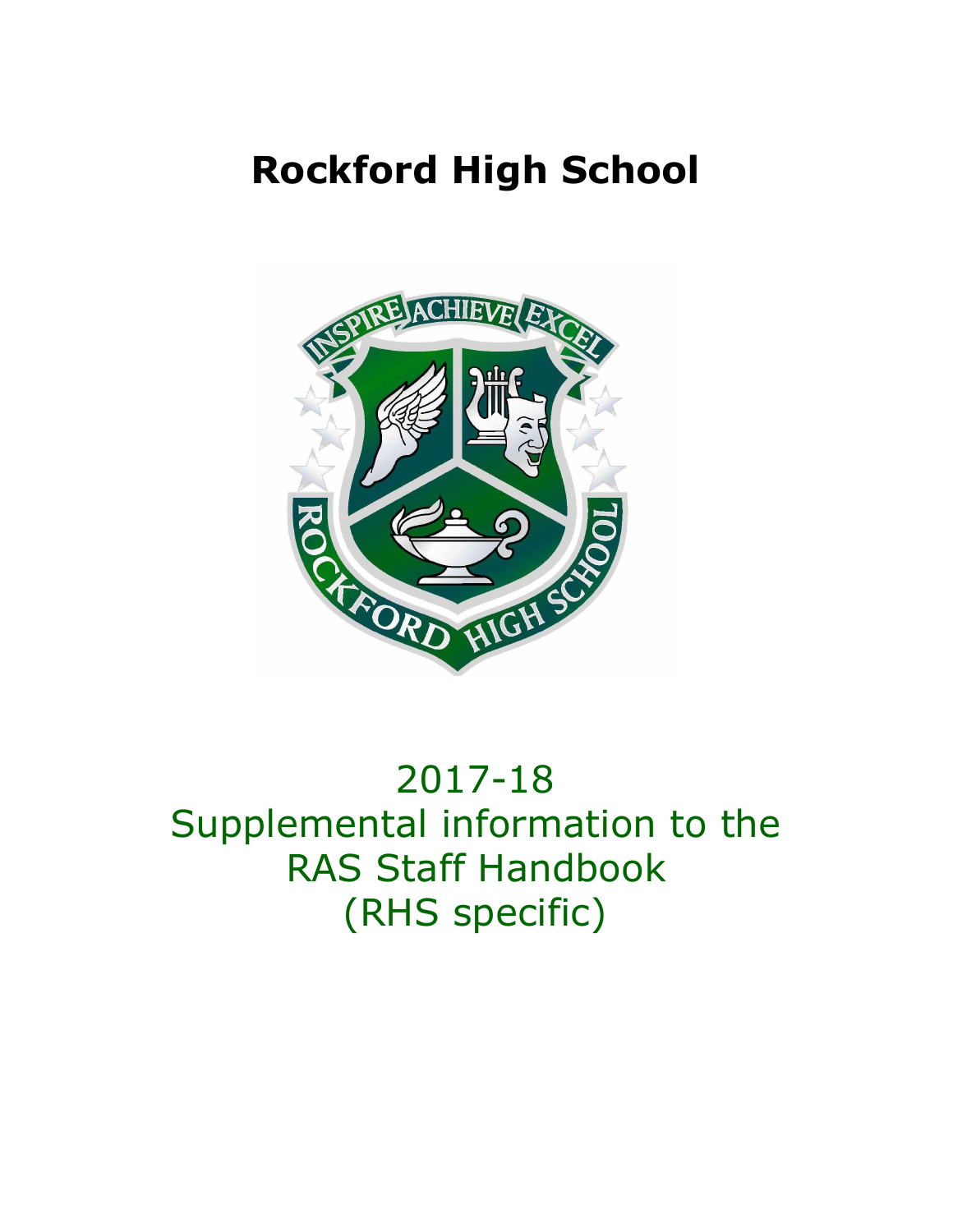#### **TABLE of CONTENTS**

#### RHS Building-Specific Information

**[INTRODUCTION](#page-3-0)** Daily Class [Schedule](#page-4-0) Map of [RHS](#page-5-0) [2017-18](#page-6-0) School Year [Calendar](#page-6-0) [Employee](#page-6-1) Directory PART I -- [INFORMATION](#page-7-1) [Absences](#page-7-0) [Announcements](#page-8-0) and Bulletins [Calendar](#page-9-2) **[Complaints](#page-9-3)** [Copying](#page-9-0) / Printing Crisis [Management](#page-9-1) [Distribution](#page-10-2) of Materials for Outside Groups [Detention](#page-10-1) [Forms](#page-10-0) [Fundraising](#page-10-3) Hours of [Service](#page-11-5) [Illness](#page-11-4) / Injury [Student](#page-11-0) Illness [Student](#page-11-3) Injury Staff [Illness](#page-11-1) Staff [Injury](#page-11-2) Internet [Acceptable](#page-12-1) Use [iTeam](#page-12-5) Keys and [Security](#page-12-2) Leaving School [Premises](#page-12-3) [Mailboxes](#page-12-6) Maintenance [Repair/Set-Up](#page-12-4) Requests [Multimedia](#page-12-0) Procedures Music [Lessons](#page-13-1) Parent and Teacher [Conferences](#page-13-3) [Payroll](#page-13-2) [Pesticide](#page-13-0) Notice **[Photographs](#page-14-3)** Pledge of [Allegiance](#page-14-0) [Purchasing](#page-14-2) and Receiving [Recycling](#page-14-1) Safety [Regulations](#page-15-2) School Closing [Procedures](#page-15-0) Student Activity [Accounting](#page-15-1) Student [Publications](#page-15-3) **Student [Transportation](#page-15-4) [Surveys](#page-16-0)**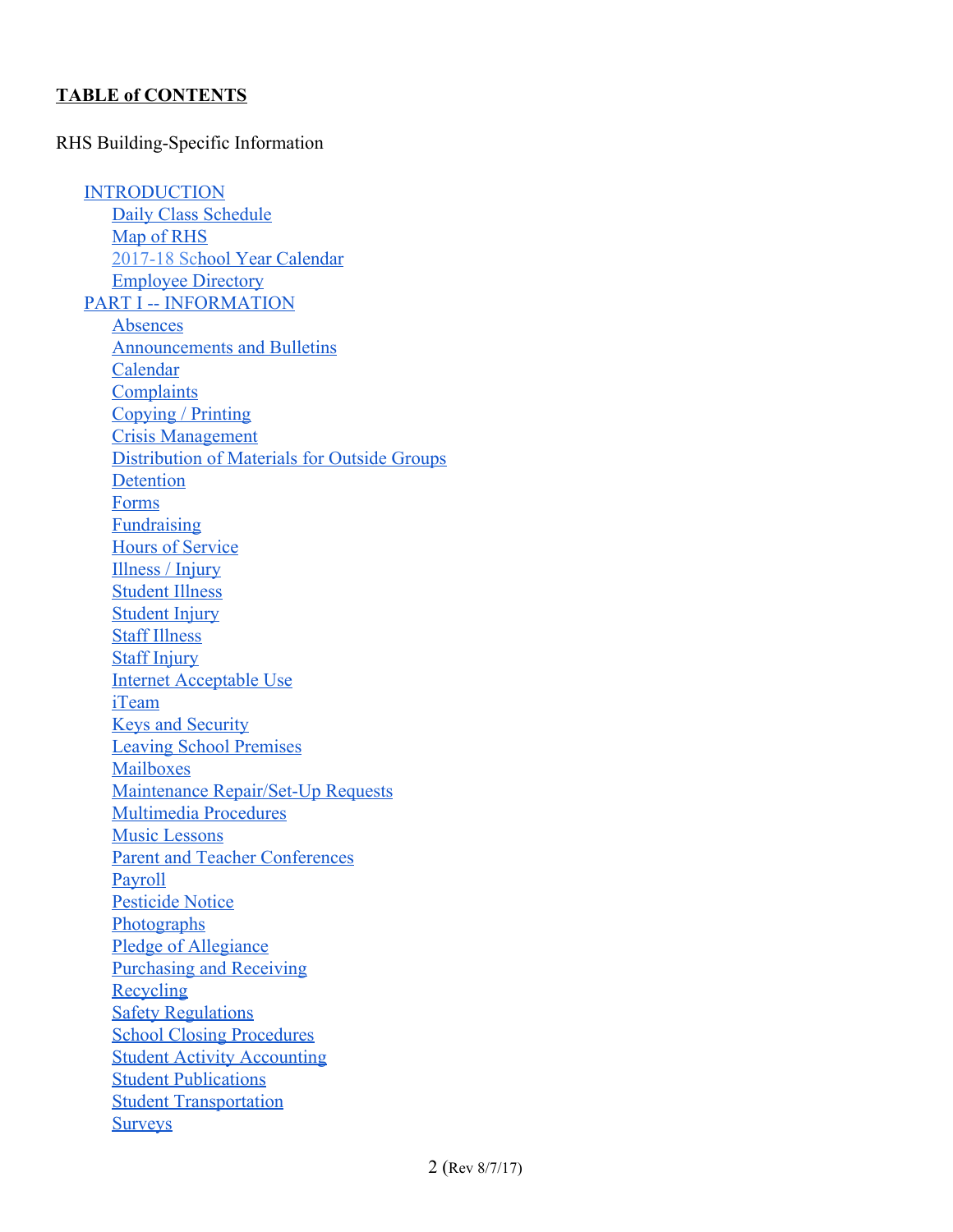**[Suspension](#page-16-4)** [Technical](#page-16-1) Support **[Telephones](#page-16-3) [Textbooks](#page-16-5)** [Visitors](#page-16-2) PART II - TEACHER [RESPONSIBILITIES](#page-17-1) Classroom [Management](#page-17-4) [Grading](#page-17-3) [Mid-Term](#page-17-0) and Final Grades [Incomplete](#page-17-2) Grades [Weighted](#page-18-1) Grading Lesson [Planning](#page-18-0) Parent [Communication](#page-18-2) [Passes](#page-18-3) Media Center **[Professionalism](#page-19-2)** Room [Appearance](#page-19-3) Staff [Development](#page-19-1) **[Supervision](#page-19-0)** [After-School](#page-20-2) Activities Supervisors **[Assemblies](#page-20-0) [Hallways](#page-20-4)** Student [Attendance](#page-20-3) **[Tardiness](#page-20-1)**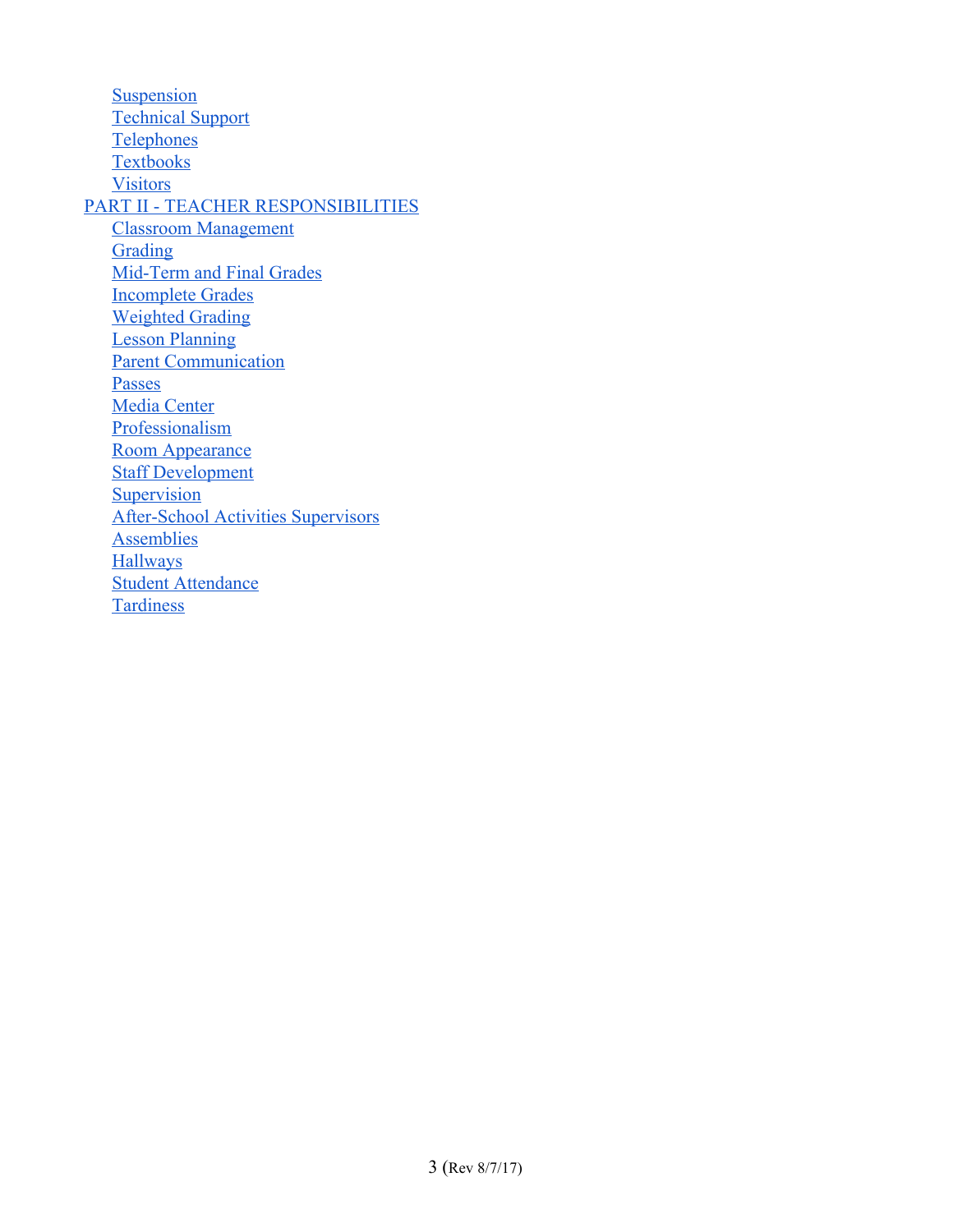

## <span id="page-3-0"></span>**INTRODUCTION**

Welcome to the 2017-18 school year!

Thank you for being a part of our Rockford High School. I look forward to working with each of you as we strive to provide our students with extraordinary learning experiences.

Our mission at Rockford High School reads as follows:

#### *"Our Learners are Tomorrow's Leaders"*

The purpose of this handbook is to provide staff with a quick reference to many of the fundamental building rules, administrative guidelines, and district policies. This information is intended to supplement the Rockford Area Schools' District Handbook. The district handbook can be found on the district website at [www.rockford.k12.mn.us](http://www.rockford.k12.mn.us/) and is intended to provide you with information pertinent to your employment with Rockford Area Schools. Please read it carefully. This supplement will provide you with RHS specific information, procedures, guidelines for consequences, and general information.

At RHS, we are a team. We have many resources available to support you professionally. Please take advantage of them. I hope this handbook serves as a valuable and helpful resource for you. I look forward to working with you during the 2017-18 school year as we attempt to make this a great year for the students and staff of Rockford High School.

Sincerely,

Dr. Matthew J Scheidler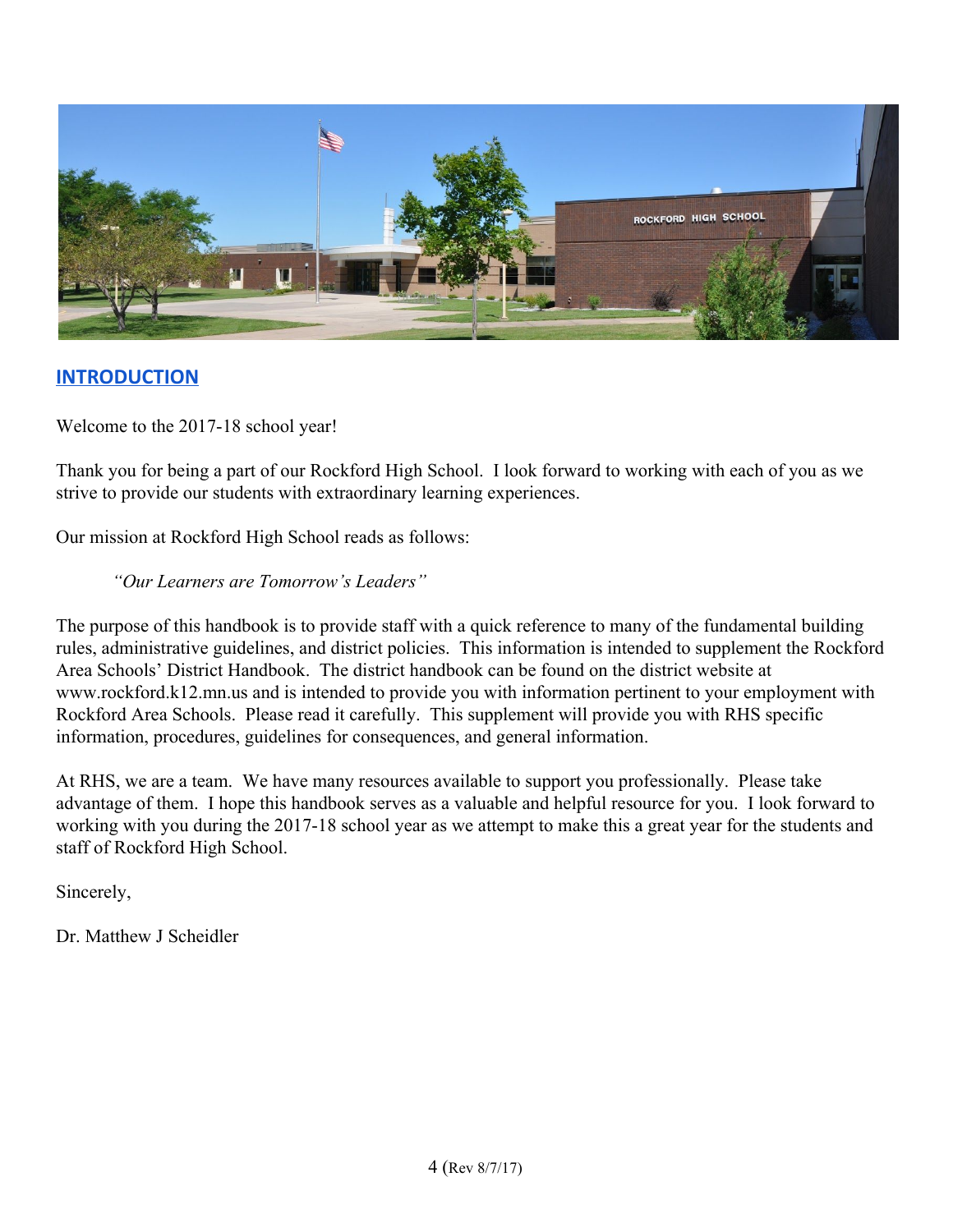## <span id="page-4-0"></span>**Daily Class Schedule**

|                       | <b>Start</b>       | <b>End</b> |  |  |
|-----------------------|--------------------|------------|--|--|
| 1 <sup>st</sup> Block | 8:00am             | 9:00am     |  |  |
| 2 <sup>nd</sup> Block | 9:04am             | 10:04am    |  |  |
| 3rd Block             | 10:08am            | 11:08am    |  |  |
| 4 <sup>th</sup> Block | 11:12am            | 12:42pm    |  |  |
| "А"<br>Lunch          |                    |            |  |  |
| Lunch                 | 11:08am            | 11:38am    |  |  |
| Class                 | 11:42am            | 12:42pm    |  |  |
| "B"                   |                    |            |  |  |
|                       | Lunch              |            |  |  |
| Class                 | 11:12am            | 11:42am    |  |  |
| Lunch                 | 11:42am            | 12:12pm    |  |  |
| Class                 | 12:12pm            | 12:42pm    |  |  |
| "C"                   |                    |            |  |  |
| Lunch                 |                    |            |  |  |
| Class                 | 11:12am            | 12:12pm    |  |  |
| Lunch                 | 12:12pm            | 12:42pm    |  |  |
| 5 <sup>th</sup> Block | 12:46pm            | $1:46$ pm  |  |  |
| 6 <sup>th</sup> Block | 1:50 <sub>pm</sub> | 2:50pm     |  |  |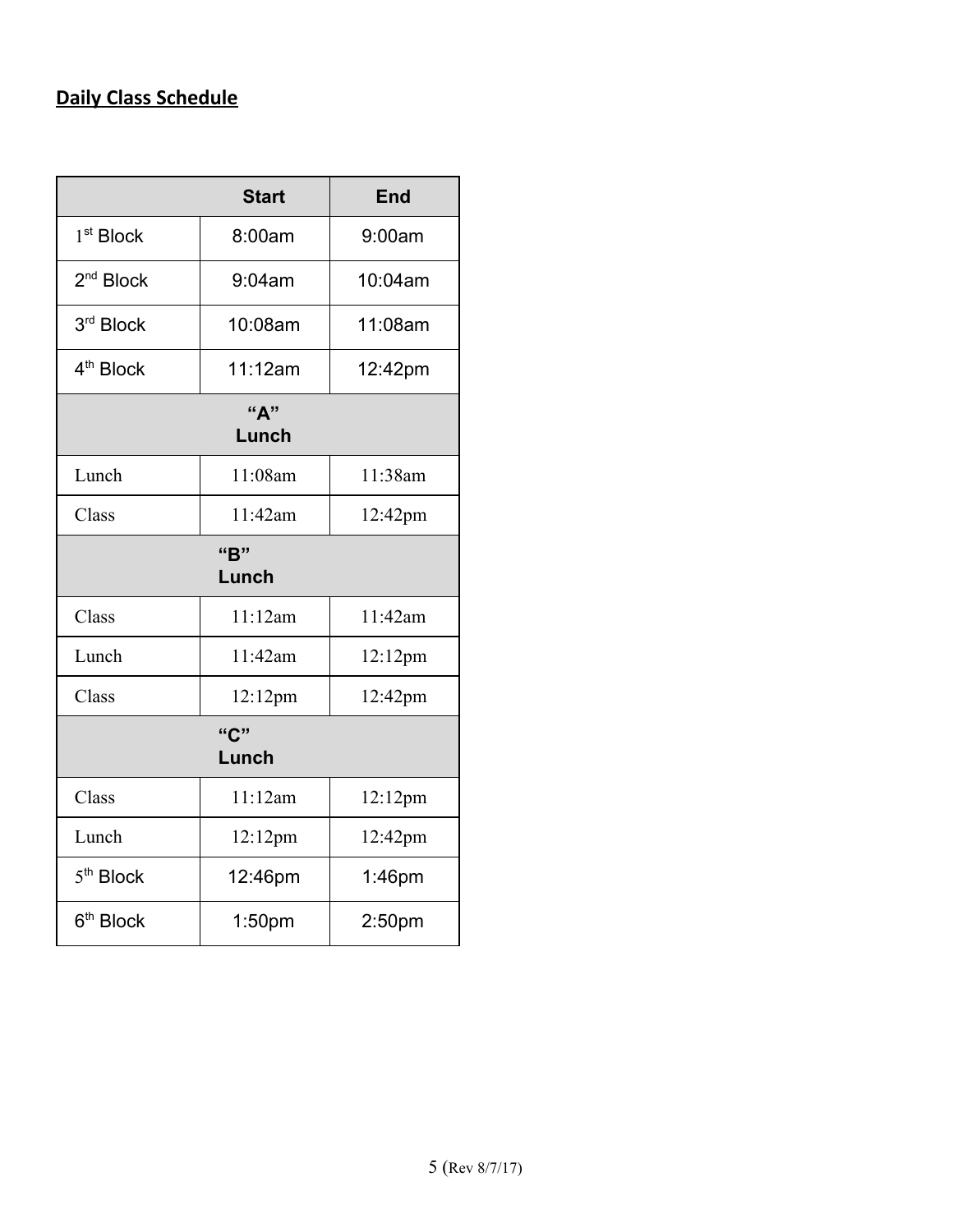## <span id="page-5-0"></span>**Map of RHS**

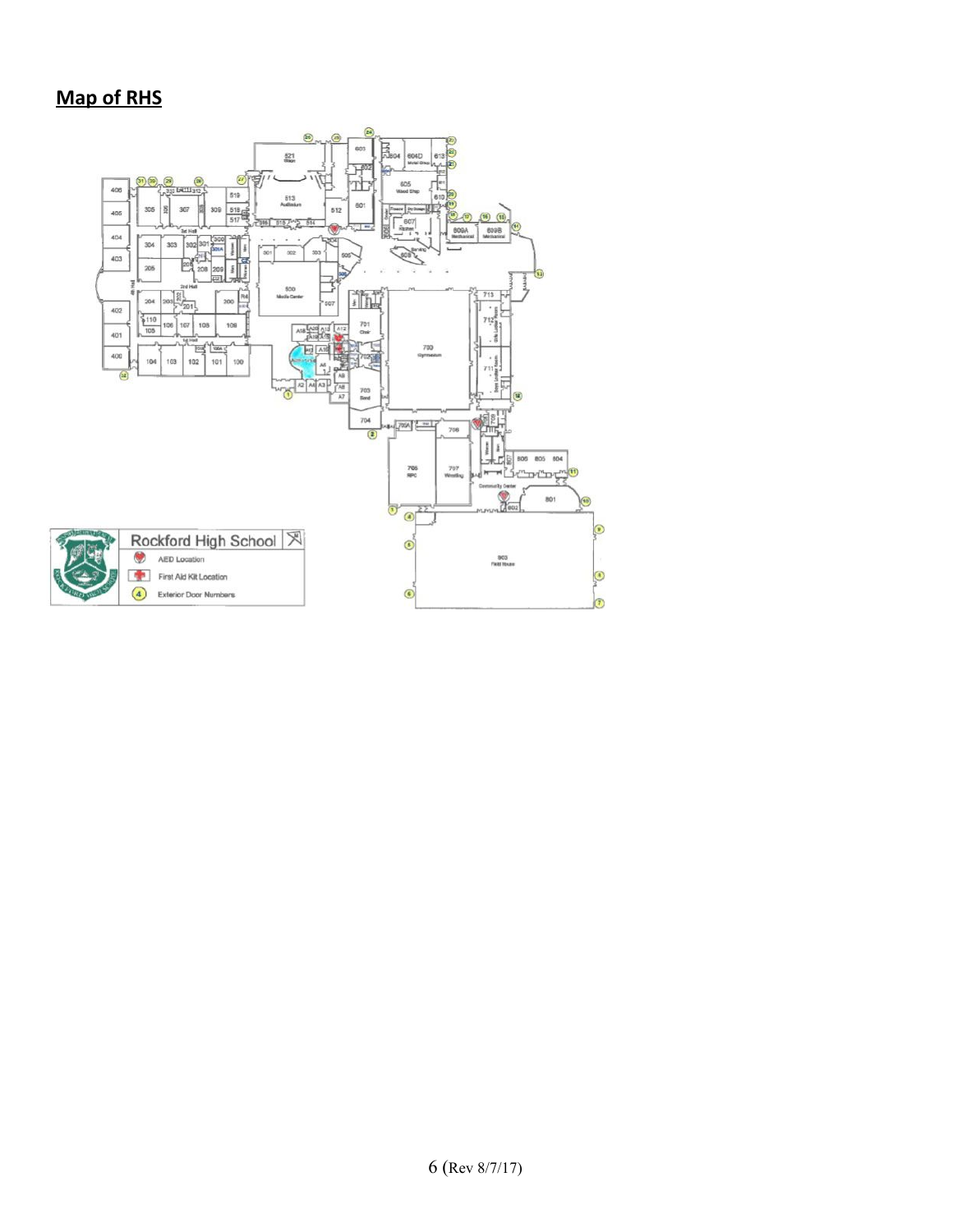## <span id="page-6-0"></span>**2017-2018 School Year Calendar**

#### [CLICK](http://rhs.rockford.k12.mn.us/modules/groups/homepagefiles/cms/2387872/File/2016-17%20Calendar%20FINAL.pdf?sessionid=8db890e85831a384d0efd72a36eed4aa) HERE

#### <span id="page-6-1"></span>**Employee Directory**

To leave a message for a staff member from an outside line, please call (763) 477-5846. When prompted, dial the 4-digit extension number and begin recording your message after the tone. From within the building, dial the 4-digit extension number and leave a message on voicemail.

| <b>SCHOOL BOARD</b> |                |  |  |  |
|---------------------|----------------|--|--|--|
| Chuck Tryon         | Chair          |  |  |  |
| <b>Ted Botten</b>   | Treasurer      |  |  |  |
| Amy Edwards         | Director       |  |  |  |
| Lia Hall            | Director       |  |  |  |
| Jessica Johnson     | Director       |  |  |  |
| Kevin Campbell      | Clerk          |  |  |  |
| Paul Durand         | Superintendent |  |  |  |

| <b>Office</b>                               | <b>EXT</b> | <b>Email</b>                  |
|---------------------------------------------|------------|-------------------------------|
| Scheidler, Matthew – Principal              | 3002       | scheidlerm@rockford.k12.mn.us |
| Gordee, Jill – Counselor                    | 3031       | gordeej@rockford.k12.mn.us    |
| Grimm, Peter – Director of Teaching $\&$    | 4005       | grimmp@rockford.k12.mn.us     |
| Learning                                    |            |                               |
| Pratt, Dan - Activities Director            | 3011       | prattd@, rockford.k12.mn.us   |
| <b>Support Staff</b>                        |            |                               |
| Mueller, Anne – Principal's Secretary       | 3001       | muellera@rockford.k12.mn.us   |
| Larson, Stacey - Activities/Counseling      | 3032       | larsonst@rockford.k12.mn.us   |
| Secretary                                   |            |                               |
| Swanson, Angel – Student Services Secretary | 3000       | swansona@rockford.k12.mn.us   |

| <b>Staff</b>              |                                       |              |  |
|---------------------------|---------------------------------------|--------------|--|
| <b>Agriculture</b>        |                                       |              |  |
| Smith, Clint              | smithc@rockford.k12.mn.us             | 3603         |  |
| <b>Art (Media/Visual)</b> |                                       |              |  |
| Cindy Miller              | millerc@rockford.k12.mn.us            | 3104         |  |
| <b>Business</b>           |                                       |              |  |
| Johnson-Sparrman, Ryan    | joh nso nsparrmann@rockford.k12.mn.us | 3507         |  |
| EL                        |                                       |              |  |
| Welborn, Stacy            | welborns@rockford.k12.mn.us           | 3209 or 2122 |  |
| <b>Language Arts</b>      |                                       |              |  |
| Kuck, Brittany            | kuckb@rockford.k12.mn.us              | 3205         |  |
| Mattson, Kathryn          | mattsonk@rockford.k12.mn.us           | 3400         |  |
| Merila, Julie             | merilaj@rockford.k12.mn.us            | 3402         |  |
| Palm, John                | palmj@rockford.k12.mn.us              | 3401         |  |
| <b>Math</b>               |                                       |              |  |
| Koenen, Bruce             | koenenb@rockford.k12.mn.us            | 3406         |  |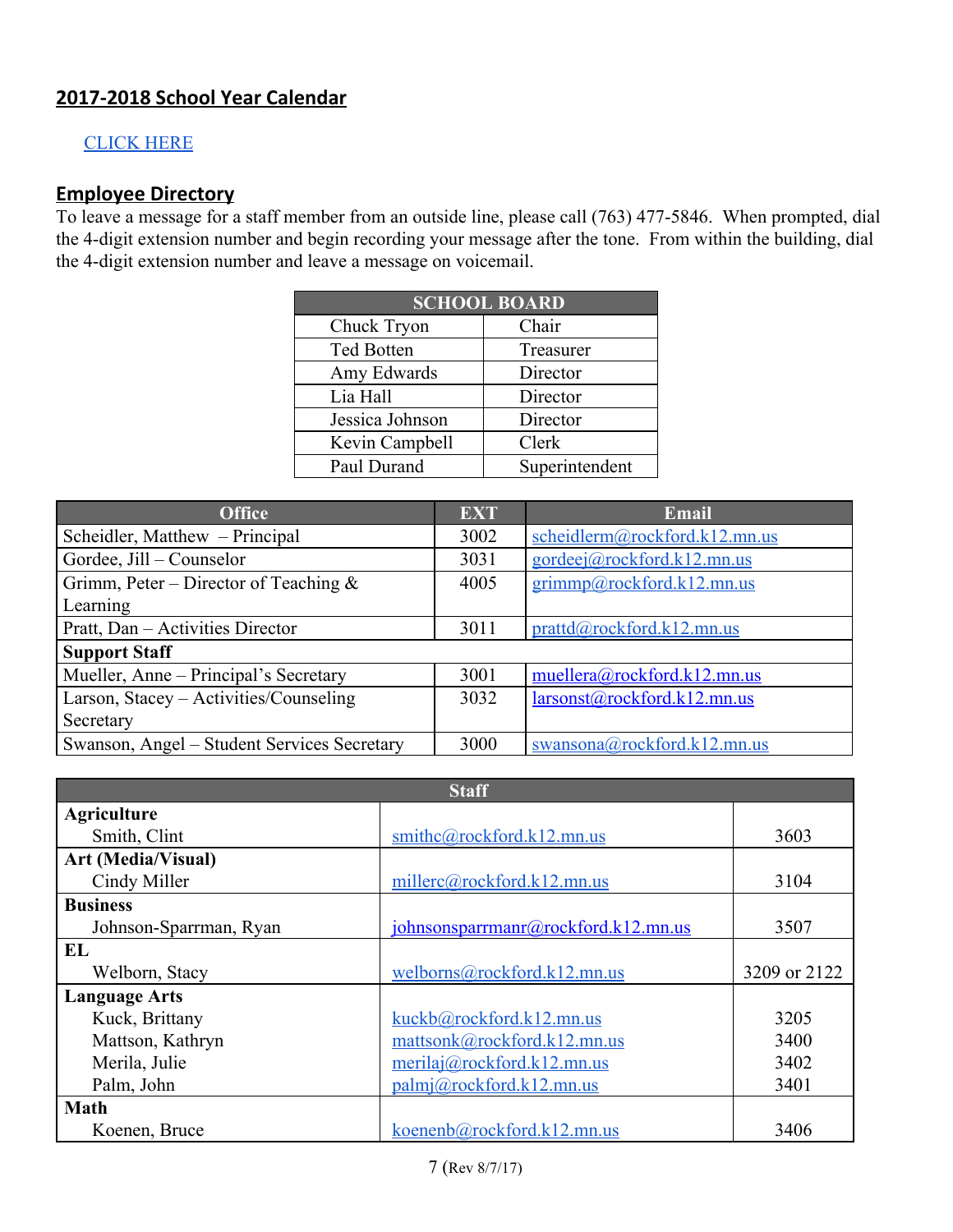| Ulen, Cheryl                          | ulenc@rockford.k12.mn.us       | 3404 |
|---------------------------------------|--------------------------------|------|
| Vasseei, Alex                         | vasseeia@rockford.k12.mn.us    | 3303 |
| Walters, Lloyd                        | waltersl@rockford.k12.mn.us    | 3405 |
| <b>Music</b>                          |                                |      |
| Ferdig, Jerald – Band                 | ferdigi@rockford.k12.mn.us     | 3703 |
| Gullickson, Brandy - Choir            | gullicksonb@rockford.k12.mn.us | 3701 |
| Nystrom (school-based mental therapy) |                                |      |
| Duckert, Christine                    | cduckert@nystromcounseling.com | 3023 |
| <b>Physical Education/Health</b>      |                                |      |
| Matheson, Jessica                     | mathesonj@rockford.k12.mn.us   | 3108 |
| <b>Science</b>                        |                                |      |
| Hester, Jason                         | hesterj@rockford.k12.mn.us     | 3309 |
| Merila, Steve                         | merilas@rockford.k12.mn.us     | 3305 |
| Roe, Stephanie                        | roes@rockford.k12.mn.us        | 3307 |
| <b>Social Studies</b>                 |                                |      |
| Houghton, Dan                         | houghtond@rockford.k12.mn.us   | 3102 |
| Tauber, Mike                          | tauberm@rockford.k12.mn.us     | 3100 |
| Young, Caroline                       | youngc@rockford.k12.mn.us      | 3101 |
| <b>Special Education</b>              |                                |      |
| Russell, Suzanne                      | russells@rockford.k12.mn.us    | 3106 |
| Wurm, Lindsay                         | wurml@rockford.k12.mn.us       | 3203 |
| Stariha, Paul                         | starihap@rockford.k12.mn.us    | 3207 |
| Holm, Madison                         | holmm@rockford.k12.mn.us       | 3302 |
|                                       | <b>SUPPORT STAFF</b>           |      |
| <b>Custodial</b>                      |                                |      |
| Larson, Scott                         | larsons@rockford.k12.mn.us     |      |
| Mullen, Maureen                       | mullenm@rockford.k12.mn.us     | 4007 |
| <b>Health Services</b>                |                                |      |
| Morgan, Becca - District Nurse        | morganb@rockford.k12.mn.us     | 3015 |
| <b>Paraprofessional Support</b>       |                                |      |
| Broker, Connie                        | utesc@rockford.k12.mn.us       | 3207 |
| Hellman, Pam                          | hellmanp@, rockford.k12.mn.us  | 3207 |
| Henrich, Amy                          | henricha@rockford.k12.mn.us    | 3201 |
| Hoffmann, Alicia                      | hoffmanna@rockford.k12.mn.us   | 3207 |
| Koosman, Janel                        | koosmanj@rockford.k12.mn.us    | 3207 |
| Peterson, Judy                        | petersonj@rockford.k12.mn.us   | 3207 |
| Sieg, Kathy                           | siegk@rockford.k12.mn.us       | 3206 |

## <span id="page-7-1"></span>**PART I -- INFORMATION**

## <span id="page-7-0"></span>**Absences**

If a sick or emergency leave is requested in advance, you may complete a sick or emergency leave form before the leave. If not, please complete the form when you return to school. The completed form should be given to your building principal for approval. If you do not receive notification from Kelly Services that a sub has been lined up, please contact the RHS office.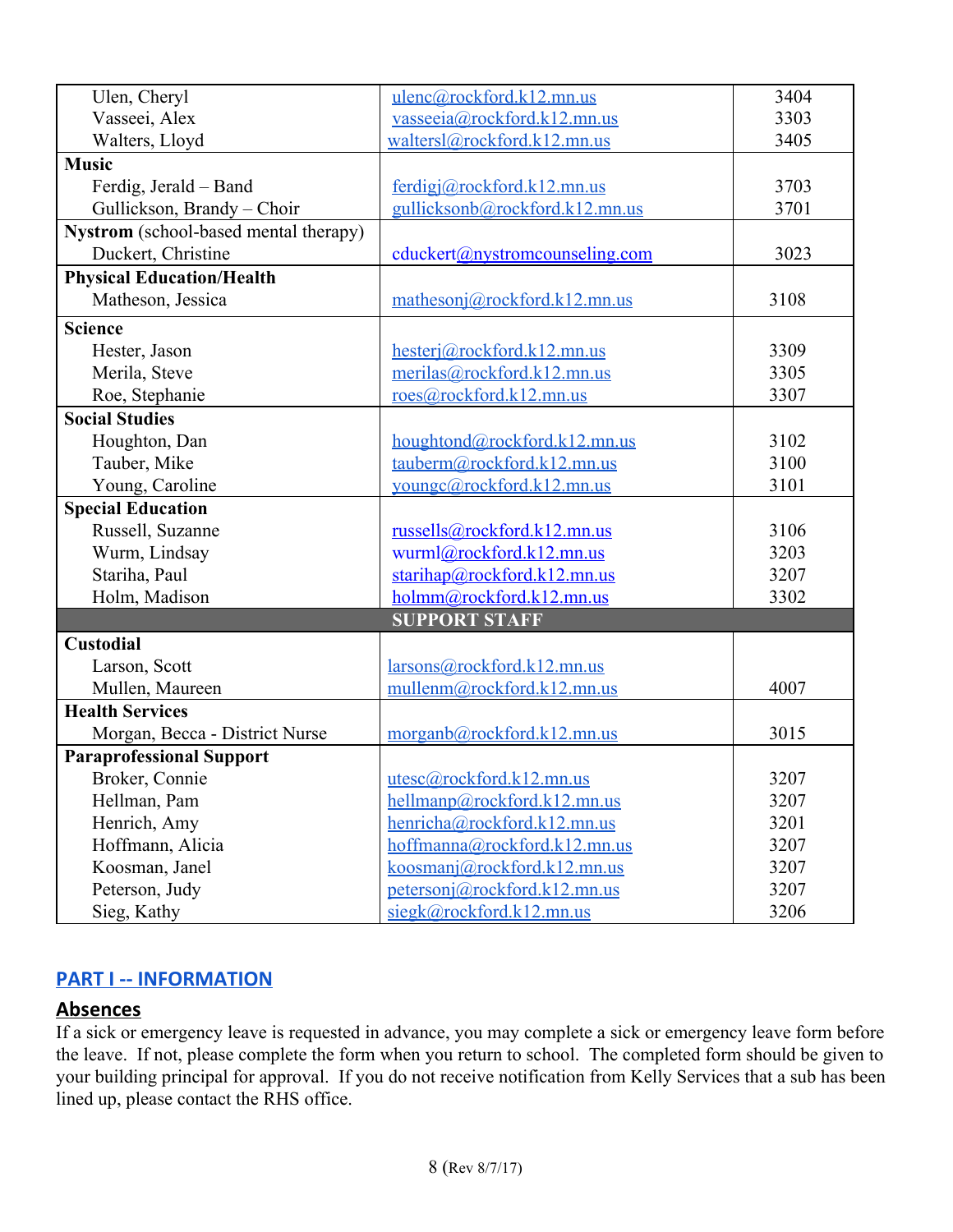#### Who to Call

Teachers and paraprofessionals need to record all absences with Kelly Services by calling (800) 942-3767 or logging on the internet at [www.kellyeducationalstaffing.com](http://www.kellyeducationalstaffing.com/). Absences must be called in no later than 6:30 a.m.

Reasons to call Kelly Services directly at (763) 561-1678:

- Prearranged absence Kelly Services must enter and assign the sub that you have scheduled for your absence.
- If you are having problems with the system and need help.
- If you are a traveling teacher.
- If you have forgotten your ID and PIN.
- If it is after 6:30 a.m. and you are in need of a substitute, call their office directly at (763) 561-1678. (All absences should be called in as early as possible to allow time for us to find a substitute.)

#### Type of Absences:

- Personal (Must be preapproved by principal)
- Sick Leave
- Staff Development (Must be preapproved by Principal)
- Unpaid—Dock Day (Must be preapproved by Principal)

#### Substitute Pay

All substitutes are to be paid from district funds. The individual teacher cannot hire and pay his/her substitute.

#### Substitute Plans

For a substitute to go into a room and do good work, they must have information on the classroom routine, teaching materials, and projects underway.

#### **The Principal's Secretary will keep an updated folder in the office for your substitute.**

Please include:

- Seating chart
- Daily schedule
- All schedules, such as music lessons or children to special classes (speech, resource, etc.) should be listed and available.
- TA name/s and expectations
- Plans to be used when a daily lesson plan is unavailable.
- Location of items in your room that a sub may need to use (videos, passes, etc.)

Any other useful information about how you operate your classroom or suggestions for smooth conduct of the class should also be included. This folder must be updated each trimester as classes or situations change. **Daily** lesson plans for during your absence should be emailed to the office staff and a teaching colleague. They **may also be left on your desk.**

## <span id="page-8-0"></span>**Announcements and Bulletins**

Daily announcements for the day will be sent via e-mail to all staff and posted on the Rockford High School Webpage. Announcements should be read aloud to students during **second** period.

A Weekly Parent Bulletin is sent out via email keeping parents updated on News of the Week, Upcoming Events, and Points of Pride. Newsletters are sent out thru the year, via email to parents, with more in-depth Rockford High School highlights.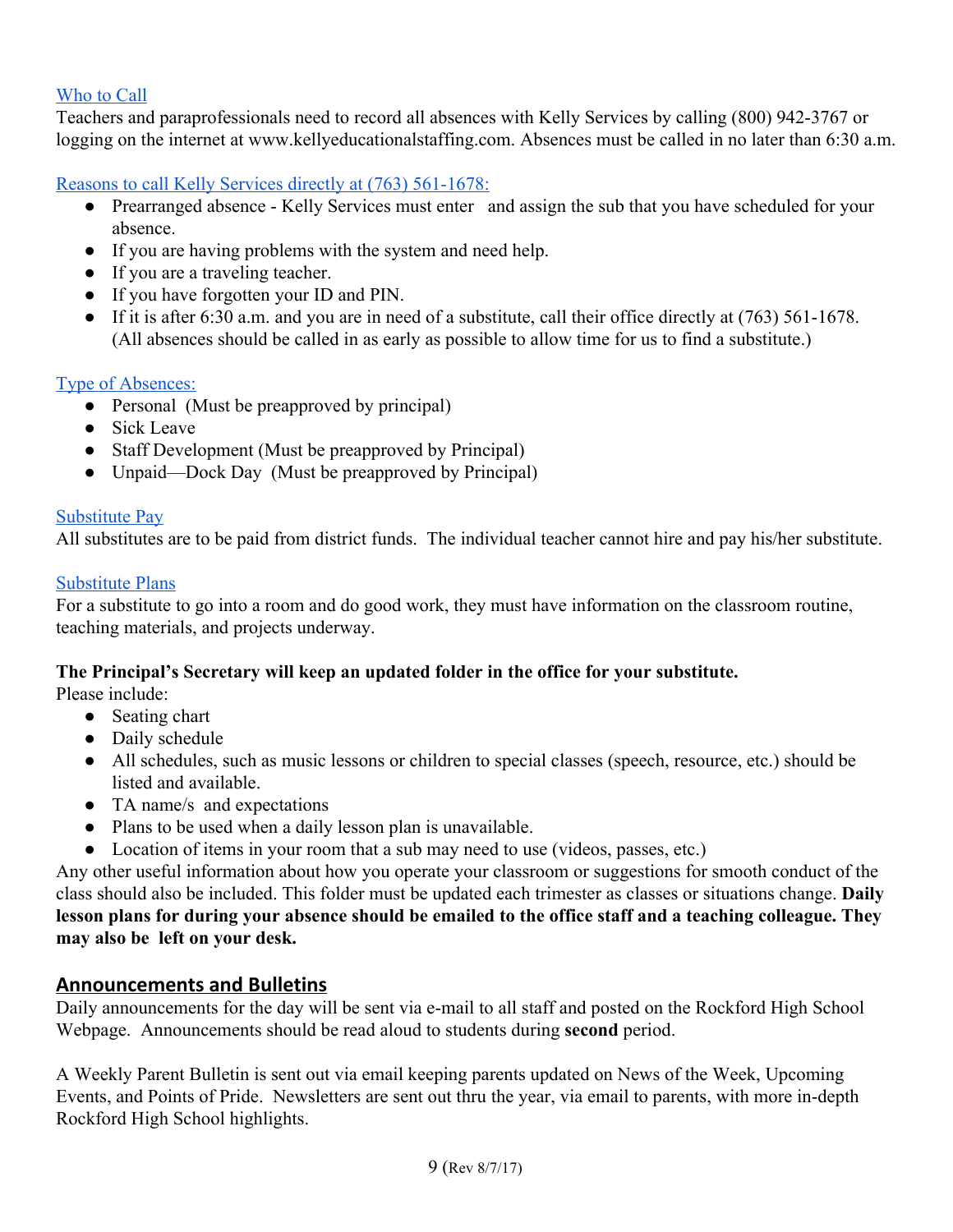Staff wishing to have announcements posted in the daily announcements, in the Weekly Parent Bulletin, or Newsletters should submit them by email to the office secretarial staff.

## <span id="page-9-2"></span>**Calendar**

#### *Refer to District Policy 602*

The school calendar is adopted annually by the school board. A copy of the school calendar can be found at the beginning of the handbook on page vi and on the school district's website at www.rockford.k12.mn.us.

## <span id="page-9-3"></span>**Complaints**

#### *Refer to District Policy 103*

Students, parents/guardians, employees, or other persons may report concerns or complaints to the school district. Complaints may be either written or oral. People are encouraged, but not required, to file a written complaint at the building level where appropriate. The appropriate administrator will respond in writing to the complaining party regarding the school district's response to the complaint.

## <span id="page-9-0"></span>**Copying / Printing**

Each staff member will have a fob to access building copiers and printers. Teachers should not give their fob/keys to students. Please contact the front office to see if there is an office teaching assistant is available to assist.

## <span id="page-9-1"></span>**Crisis Management**

Rockford High School will hold five (5) fire, one (1) tornado drill, and five (5) lock-down drills throughout the year. It is important that you regard these drills seriously and know the procedure to follow in case of an actual emergency. You should know the exit routes to use from each of your classrooms. Directions for exits are posted in each room. Staff should familiarize themselves with the procedures found in the red Emergency Procedures three-ring binder located in each classroom. Contact the office staff if this binder is missing from the room.

## **Blue Team**

The Blue team at each respective school is a group of staff members certified in First Aid and CPR that respond to medical emergencies. These staff members have specific roles to allow for a safer and more efficient response. Meetings and drills will be organized and implemented throughout the school year as needed.

## **Fire**

Staff Responsibilities:

- Bring red clipboard with current class rosters
- Take class attendance promptly once safely in designated area (record names of any students not present from your class roster and report to reassembly point person)
- · Keep students together in safe area
- · Return to the building when an all-clear signal is given by the building principal/designee
- · Observe individual evacuation plans for student w/special needs

#### **Lock-down**

Lock-down procedures may be issued in situations involving dangerous intruders or other incidents that may result in harm to persons inside the school building.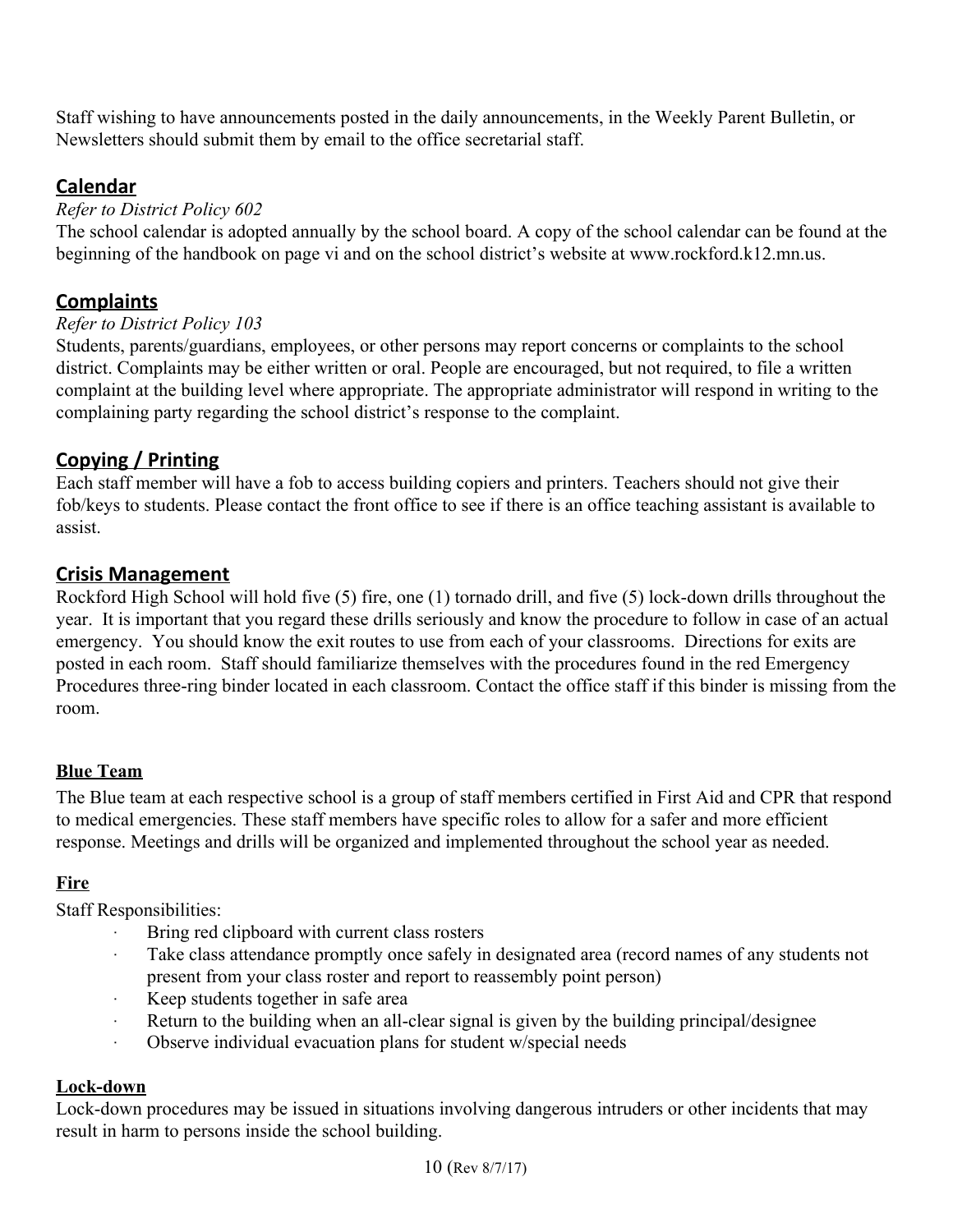- · The building principal/designee will issue lock-down procedures by announcing a warning over the PA system
- · All students, staff, and visitors will be directed to classrooms
- Lock classroom doors
- Stay away from windows and doorways
- · Remain in classroom until an all-clear signal is given by building principal/designee

## <span id="page-10-2"></span>**Distribution of Materials for Outside Groups**

#### *Refer to Policy 505 & 904*

Principal or designee must approve all materials from outside groups prior to distributing within the school.

## <span id="page-10-1"></span>**Detention**

Detention is a consequence for violations of school rules. The assigning of after-school T/TH detention of students is an administrative function. It may follow a teacher's discipline referral. Students may also be assigned in-school detention during WIN time on Tuesdays and Thursdays between 2:50-3:20 pm. The following guidelines should govern after-school T/TH detention supervised by assigned staff:

- 1. Students must report to detention by 2:50 p.m. and may not leave before their time is completed.
- 2. Each student must bring work to do or material to read during the entire detention period. Students may not sleep or put their head down on the desks.
- 3. During detention there will be no talking or non-verbal communicating.
- 4. No eating or drinking is permitted during detention.
- 5. If a student is asked to leave detention before their time is completed due to not following detention room rules, their time served does not count and they will serve double the original time assigned.
- 6. Work or extracurricular activities are not excuses for missing detention.

#### \*\* It is the expectation that if teachers assign detention, that detention will be served with that teacher.

## **Food Service**

Staff may opt to purchase meals through our Food Service program.

2017-18 LUNCH PRICES Adult Lunch \$3.60 Milk \$.50

Staff will be notified when their balance is at a negative balance. Staff can make deposits to their lunch accounts using Infinite Campus or mailing a check to the high school kitchen, attention: Deb Graunke.

#### <span id="page-10-0"></span>**Forms**

Staff forms (e.g. Payroll/Payment Voucher, Fundraising Application Form, etc.) are located on the Rockford Area Schools website (www.rockford.k12.mn.us) under Staff Handbook, Department Information and Forms.

## <span id="page-10-3"></span>**Fundraising**

*Refer to District Policy 511*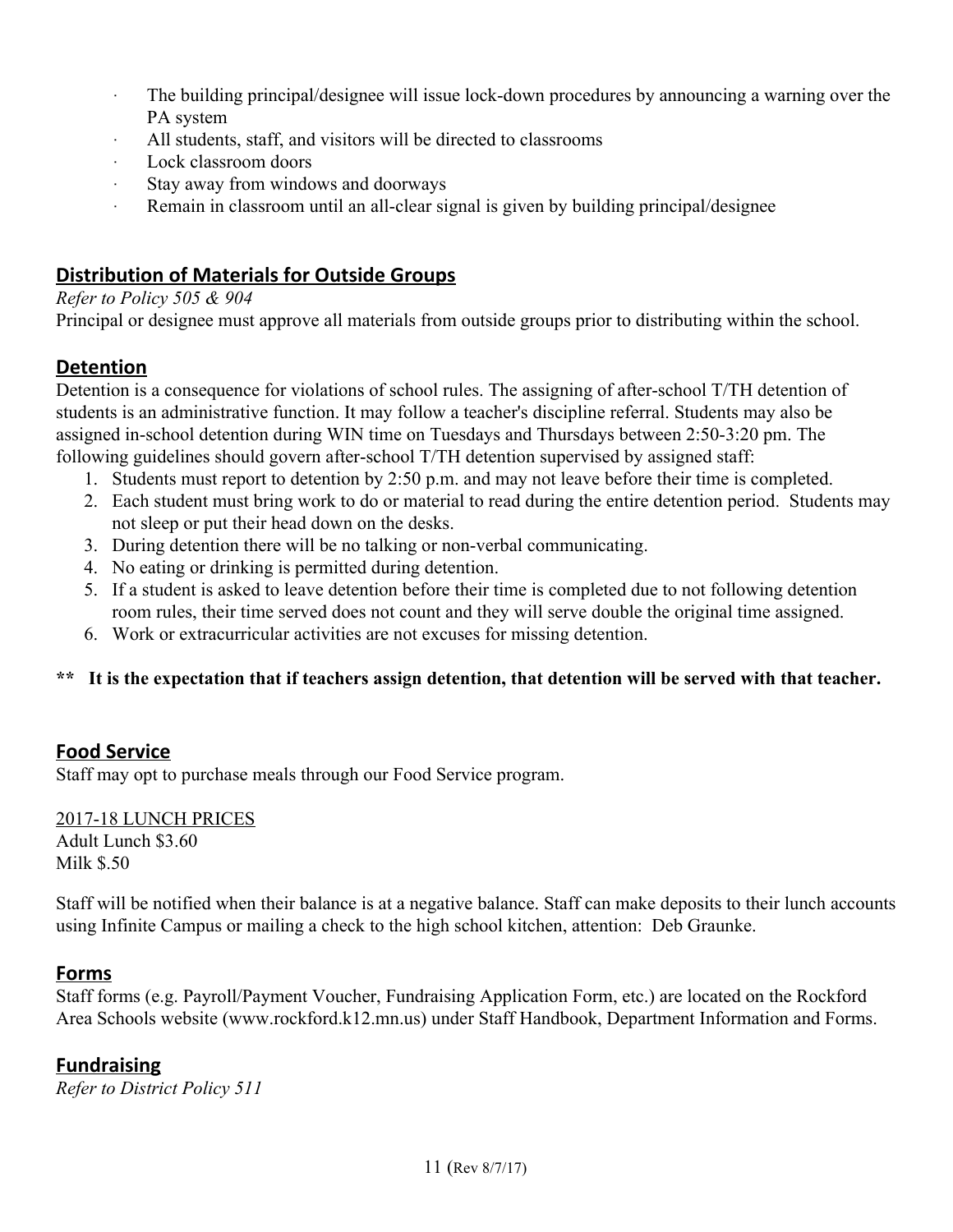All fundraising activities must be pre-approved by the administration. Students are expected to represent the school, the student organization, and the community in a responsible manner. All rules pertaining to student conduct and student discipline extend to student fundraising activities.

## <span id="page-11-5"></span>**Hours of Service**

The basic teacher's day shall be eight hours. In addition to the basic day, teachers may be requested to reasonably participate in school activities beyond the basic teacher's day as may be required by the school its designated representative.

Normal duty hours are from **7:20 AM to 3:20 PM**. Any deviation from this is to be cleared with the principal. The need to meet personal commitments and appointments during these hours should be avoided.

Teachers are to be in their classroom by 7:50 AM each day and are to remain in their classroom for ten minutes beyond the end of the class day to meet the needs of any student who remains after school.

The front office is open between 7:00 AM - 3:30 PM.

## <span id="page-11-4"></span>**Illness / Injury**

The district nurse is available within the district daily. The school nurse or nurse's aide will be available in the Rockford High School nurse's office each day.

## <span id="page-11-0"></span>**Student Illness**

If a student becomes ill during class time, send the student to the health office with a pass and the health aide will evaluate the situation and if necessary, contact the parent for child pick up. An ill student needs to be sent home through the health office, **not by the student calling home asking to be picked up**.

## <span id="page-11-3"></span>**Student Injury**

All school staff should know how to stop bleeding, restore breathing and how to care for shock and minor injuries. If the injury requires more than first aide, the school nurse is called to access the injury. If it requires more care than we can provide safely at school, the parents are called and the child is monitored at home or referred to the doctor.

When an injury occurs, the teacher who witnesses the accident is responsible to prepare and sign the **Student Accident Report** [\(CLICK](http://ras-staff-handbook.district.rockford.k12.mn.us/modules/groups/homepagefiles/gwp/2387872/4951851/File/Student%20Accident%20Report%20Form.pdf?2b65de&345aea&sessionid=85e935fa2683070fe7b3081fe0a19eb7) HERE) to attest to its accuracy. This report can be completed by a team of witnesses and the health care attendant (or school nurse). This report is filed in the student's health file. The lack of signatures on an accident report form does not alter the level of staff responsibility for the safety and welfare of a student while under the jurisdiction of the schools. The Good Samaritan Law protects any staff person rendering first aid to a student if done with due caution and common sense. Failure to administer first aid can be grounds for legal action.

## <span id="page-11-1"></span>**Staff Illness**

If you become ill during the day, contact the office, and they will assist you in procuring a substitute.

## <span id="page-11-2"></span>**Staff Injury**

All staff members are covered under Minnesota Worker's Compensation Act. If you are injured at work, please report this to your immediate supervisor immediately. Immediate supervisors will complete an online first report of injury form by asking you several questions. The online form is then submitted by the district office to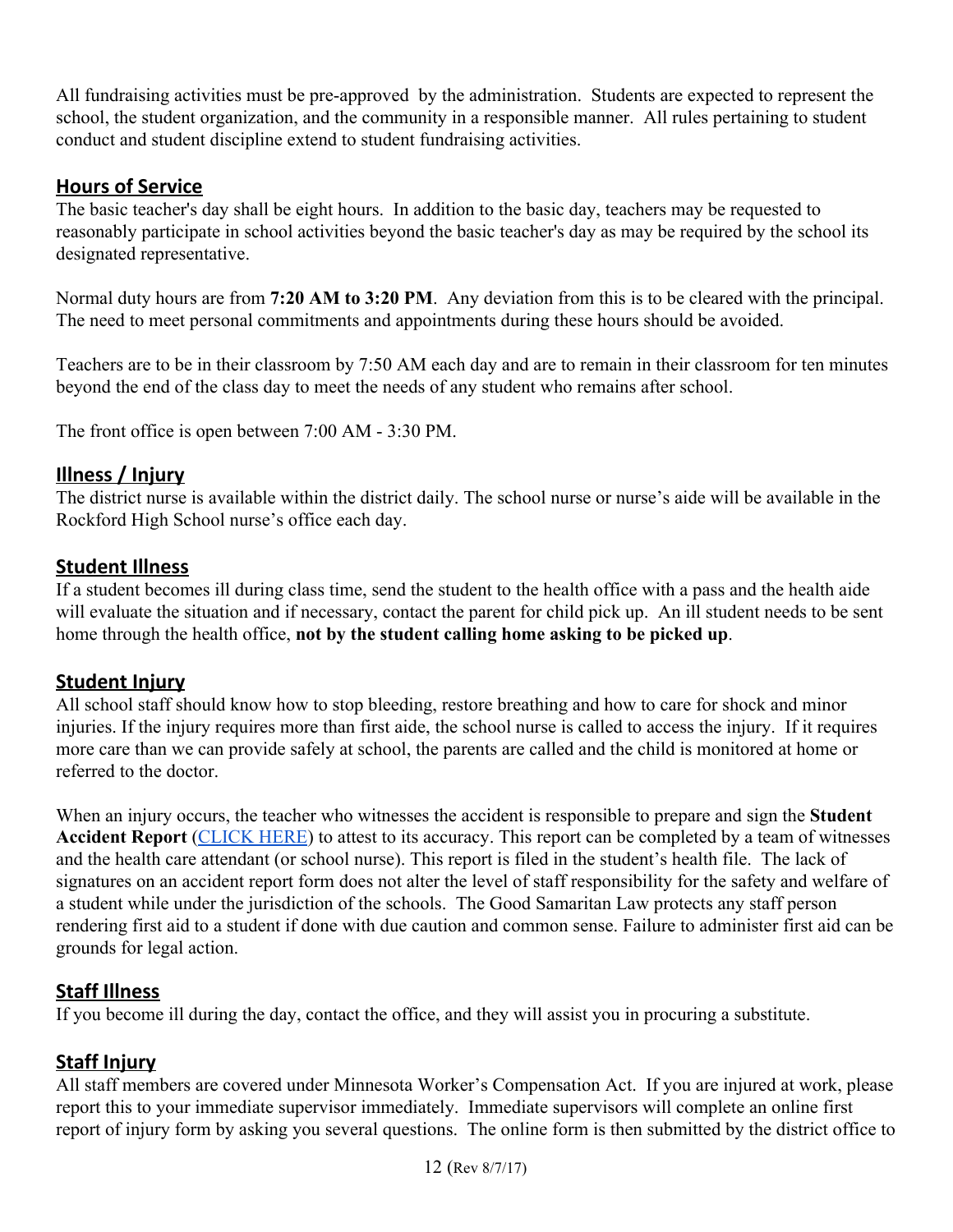the insurance carrier. In the event your immediate supervisor is not available, injuries should be reported to the business manager in the district office.

## <span id="page-12-1"></span>**Internet Acceptable Use**

#### *Refer to District Policy 524*

In making decisions regarding student and employee access to the school district computer system and the Internet, including electronic communications, the school district considers its own stated educational mission, goals, and objectives. Electronic information research skills are now fundamental to preparation of citizens and future employees. Access to the school district computer system and to the Internet enables students and employees to explore thousands of libraries, databases, bulletin boards, and other resources while exchanging messages with people around the world. The school district expects that faculty will blend thoughtful use of the school district computer system and the Internet throughout the curriculum and will provide guidance and instruction to students in their use.

#### <span id="page-12-5"></span>**iTeam**

In Tier 1 of the RtI framework, all students receive high-quality, scientifically-based core instruction and curriculum linked to state standards. When a student is not making adequate progress in the core curriculum, teachers may refer the student to the iTeam; who will determine if Tier II instruction, such as supplemental instruction, strategies, and/or programs would be appropriate. During the 2017-18 school year, iTeam meetings will occur on Wednesdays at 2:50 p.m.

## <span id="page-12-2"></span>**Keys and Security**

Staff members are issued keys to areas of this building in which they instruct or supervise. **Keys shall not be given to students**. Please keep careful track of your keys. Losing a set of keys can create a tremendous inconvenience and loss to all staff members and students. Rooms not in use should be locked and lights turned off during unassigned periods and lunch hour. All rooms should be locked when you leave at the end of the day. If you are using the copier and/or the staff workroom after the front office staff has left for the day, all doors must be locked when you are finished.

## <span id="page-12-3"></span>**Leaving School Premises**

You must report to the office if for any reason you are leaving the school building during school hours.

## <span id="page-12-6"></span>**Mailboxes**

Your mailbox should be checked daily so materials do not accumulate. When placing confidential materials in a fellow staff members mailbox, place them upside down; students disperse the daily mail. There is a mailbox for personal mail on the front office counter. Inner-office/building mail is picked up/delivered once per day.

## <span id="page-12-4"></span>**Maintenance Repair/Set-Up Requests**

All requests for maintenance or set-up help should be submitted through FMX system - Maintenance Request.

## <span id="page-12-0"></span>**Multimedia Procedures**

Multimedia materials and equipment are handled through the media center. Equipment requests should be made before the equipment is needed. You are responsible for the equipment in your room. It is important that you keep the equipment safe from theft. Equipment that can be easily carried away should not be left in the open.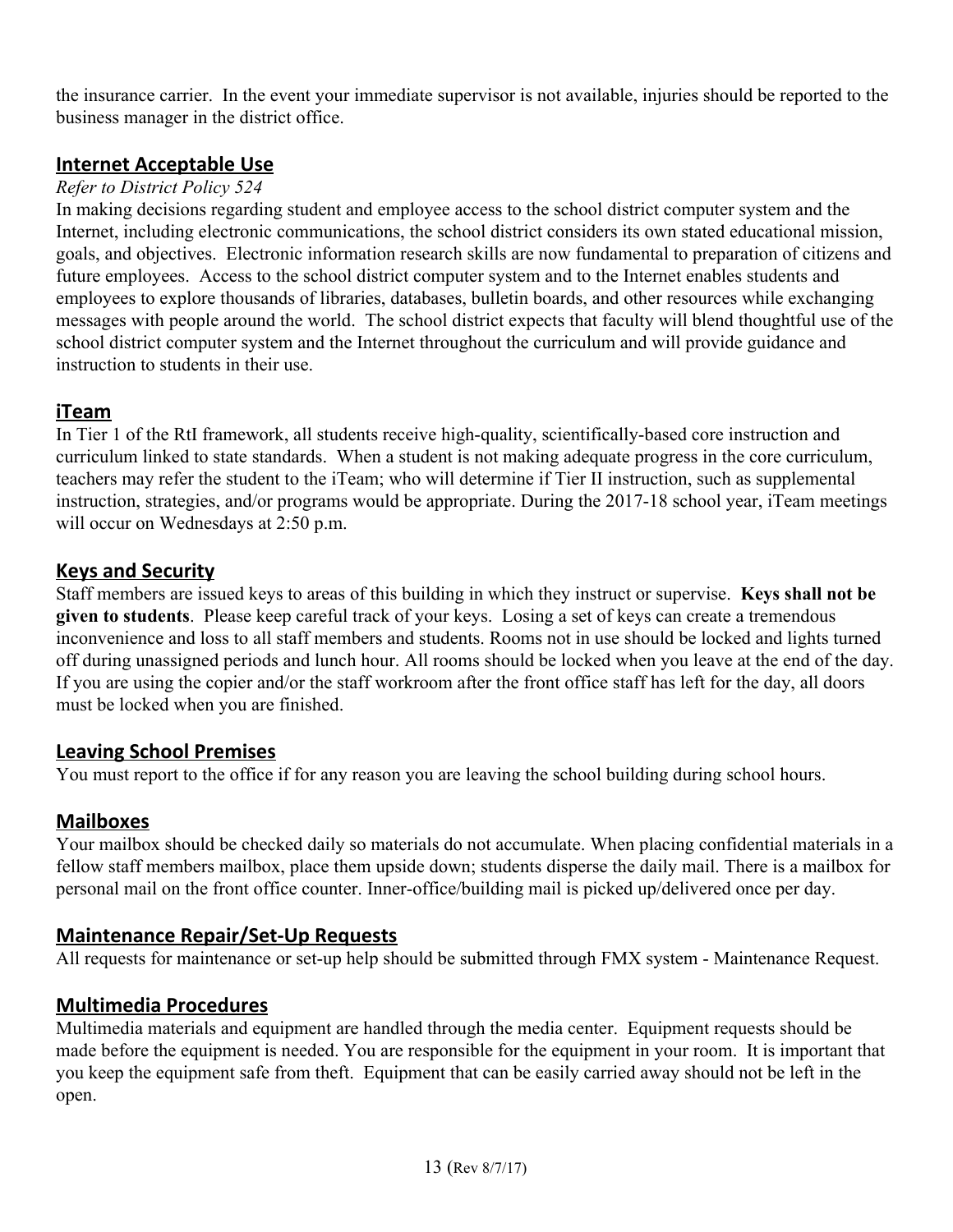## <span id="page-13-1"></span>**Music Lessons**

Students shall be allowed to leave class to attend music lessons with the band or choral director no more than six times during a nine-week marking period.

- 1. For music students in grades nine through 12 no more than three of the six lessons shall take place during any one class during that same nine-week marking period unless arrangements are made between the music and non-music teacher.
- 2. Being excused for a lesson is always at the discretion of the non-music teacher. Students will not leave for a lesson more than once a week and the lesson time should not exceed 20 minutes.
- 3. All pull-out lessons will be provided by contracted school music staff only.
- 4. Individual lessons provided by Community Education music teachers will be scheduled only during their scheduled band and choir class time.

No student will be required to take these lessons or receive a grading advantage for taking them.

No student seeking these lessons will be discriminated against because of ability level. (All band students have the opportunity for free school-provided private and/or small group lessons depending on available teacher time. Vocal students, grades nine-12 only, have school-provided group lesson time priority.)

Individual school-provided vocal attention is available on a limited basis. Instructors not on the school staff will be arranged through Rockford Community Education.

## <span id="page-13-3"></span>**Parent and Teacher Conferences**

Parent and teacher conferences will be held throughout the school year. Parents are strongly encouraged to attend and visit with teachers regarding student progress. In addition to the scheduled conferences, parents/guardians are invited to confer with teachers at any time. For more information on the conference dates for 2017-18 school year, please check out the 2017-18 academic calendar in Part 1 of the handbook or contact the building office.

## <span id="page-13-2"></span>**Payroll**

Access your pay stub on the 1st and 15th of each month by using the Electronic Pay Stub. You can look up information relating to:

- a particular pay date
- vour leave accounts
- your calendar year to date totals as of the day you log on, or
- your W4 information as of the day you log on.

Go to the district website: District Home, District Office, Staff, Staff Resources, SMART systems. If you have questions, contact Paula Wanous.

## <span id="page-13-0"></span>**Pesticide Notice**

A Minnesota state law went into effect in year 2000 that requires schools to inform school employees if they apply certain pesticides on school property.

Specifically, this law requires schools that apply these pesticides to maintain an estimated schedule of pesticide applications and to make the schedule available to employees and parents for review or copying at the school office.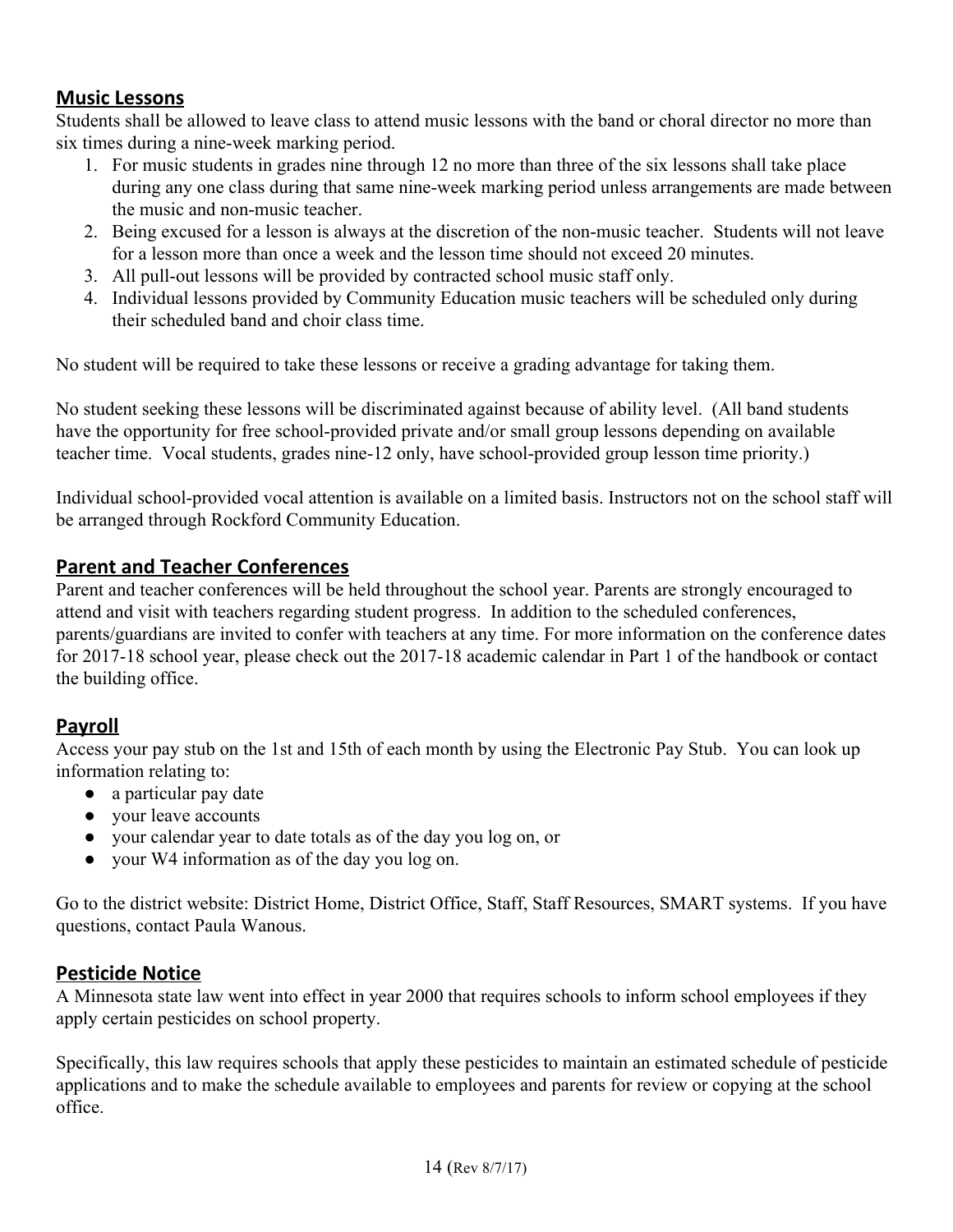State law also requires that you be told that the long-term health effects on children from the application of such pesticides or the class of chemicals to which they belong may not be fully understood.

## <span id="page-14-3"></span>**Photographs**

Throughout the year, photographs are taken in classrooms and at school activities. The Rockford High School has a high quality camera for STAFF use within classrooms/activities. Staff is encouraged to check the camera out from the office and use it often.

Some of these photos may be published in local newspapers or in Rockford Area Schools' publications/emails/ websites. Parents may request that their child's photographs and identifying names not be published. The request must be made in writing and sent to the district office. (This does not apply to pictures of school events taken by the news media.)

## <span id="page-14-0"></span>**Pledge of Allegiance**

*Refer to District Policy 531*

At Rockford High School the Pledge of Allegiance is recited each week, led by a student/students/staff member over the intercom.

## <span id="page-14-2"></span>**Purchasing and Receiving**

How to place an order and obtain approval for payment:

- **Step 1** Staff member completes an online order request through the SMARTeR System and transfers it electronically to the account clerk.
- **Step 2** Staff member alerts Principal's/Activities Secretary that an order has been placed in SMARTeR System. Principal's /Activities Secretary applies appropriate account code and routes the requisition to appropriate administrator for approval and to be encumbered to budget. After the requisition is approved, the District Office Account Clerk (Sara Pepin) transfers it to the purchase order status, and it is either mailed, faxed, or e-mailed to the vendor.
- **Step 3** Account clerk e-mails requisitioner status of order being sent. (no photo copies of purchase orders will be made).
- **Step 4** Order is shipped to appropriate building and delivered to requisitioner's area by custodial staff.
- **Step 5 Requisitioner/Receiver of goods checks order for accuracy, signs packing slip for approval and sends via inter-office mail to district office account clerk on the same day or as soon as possible after the items are received.**
- **Step 6** Account clerk matches packing slip to invoice and issues payment through Smart Finance.

All items are done in a timely manner as to not receive finance charges or late fees. Public schools are required to pay all invoices within 35 days of receipt by state statute.

**Summer Orders:** Summer orders will request that delivery not be accepted until August 1st unless noted that it is needed earlier. Items delivered August 1st through the beginning of the school year will be kept in a central area, checked in by district office/custodial staff and then delivered to appropriate classrooms.

## <span id="page-14-1"></span>**Recycling**

## *Refer to District Policy 805*

It is the policy of the school district to comply with all state laws relating to waste management and to make resource conservation an integral part of the physical operations and curriculum of the school district.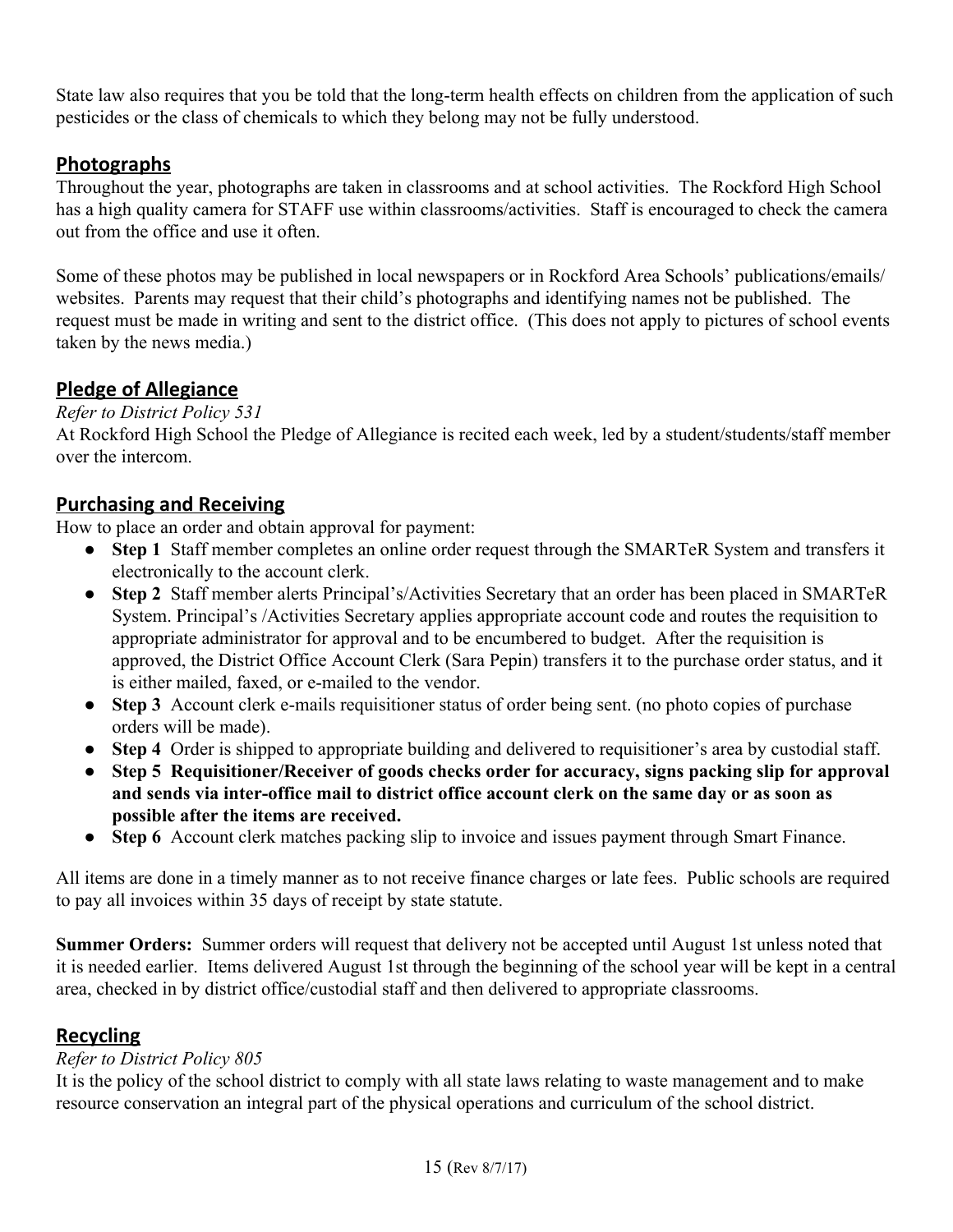## <span id="page-15-2"></span>**Safety Regulations**

It is an absolute necessity that all staff members and employees are familiar with all safety regulations in the school, particularly those regulations concerning the use of power equipment and athletic/physical education equipment. It is the responsibility of each teacher to make sure that all students and persons under their charge fully understand all of the safety regulations within their departments.

Although this policy will pertain particularly to those teachers who are directly involved with courses and activities which use equipment which may be termed hazardous, many other faculty members are assisting or directing activities where potentially dangerous equipment is involved.

## <span id="page-15-0"></span>**School Closing Procedures**

## *Refer to District Policy 806*

School may be cancelled when the superintendent believes the safety of students and employees is threatened by severe weather or other circumstances. The superintendent will make a decision about closing school or school buildings as early in the day as possible. Notifications will be placed on the district website[,](http://www.rockford.k12.mn.us/) [www.rockford.k12.mn.us,](http://www.rockford.k12.mn.us/) and through the Infinite Campus Parent Portal.

School closing announcements will be broadcast over KARE (11) TV and also placed on their website at www.KARE11.com (click on School Alert). Announcements may also be made to radio station KRWC (1360) - Buffalo, WCCO (4) TV, KSTP (5) TV and KMSP (9) TV.

Generally, school will be in session if it is felt that the buses can make their routes in relative safety. Even if school is in session, parents are asked to assess their situation and determine whether or not it is safe for their children to attend school on a particular day. If parents determine not to send their child to school due to deteriorating weather conditions, the absence will be excused.

## <span id="page-15-1"></span>**Student Activity Accounting**

All staff that collect fees are responsible for completing deposit slips and complying with district finance regulations. All cash should be kept locked and submitted to the District Office in a locked money bag (via the Student Services or Activities Secretary).

All staff advisors to student organizations are required to comply with established purchase order procedures. All necessary forms and information are available in the office. No items may be purchased without a purchase order. No bills will be paid unless a correct purchase order has been secured in advance. All members of the coaching staff will obtain necessary permission for purchases from the Activities Director.

## <span id="page-15-3"></span>**Student Publications**

#### *Refer to District Policy 505, 512, 904*

Posters, signs, and circulations must be approved by administration. For students and employees, approval is needed 24 hours in advance of desired distribution time. For non-school persons, approval needs to be obtained five (5) days in advance.

#### <span id="page-15-4"></span>**Student Transportation No Employee Transportation of Students with Personal Vehicles** *Refer to District Policy 710*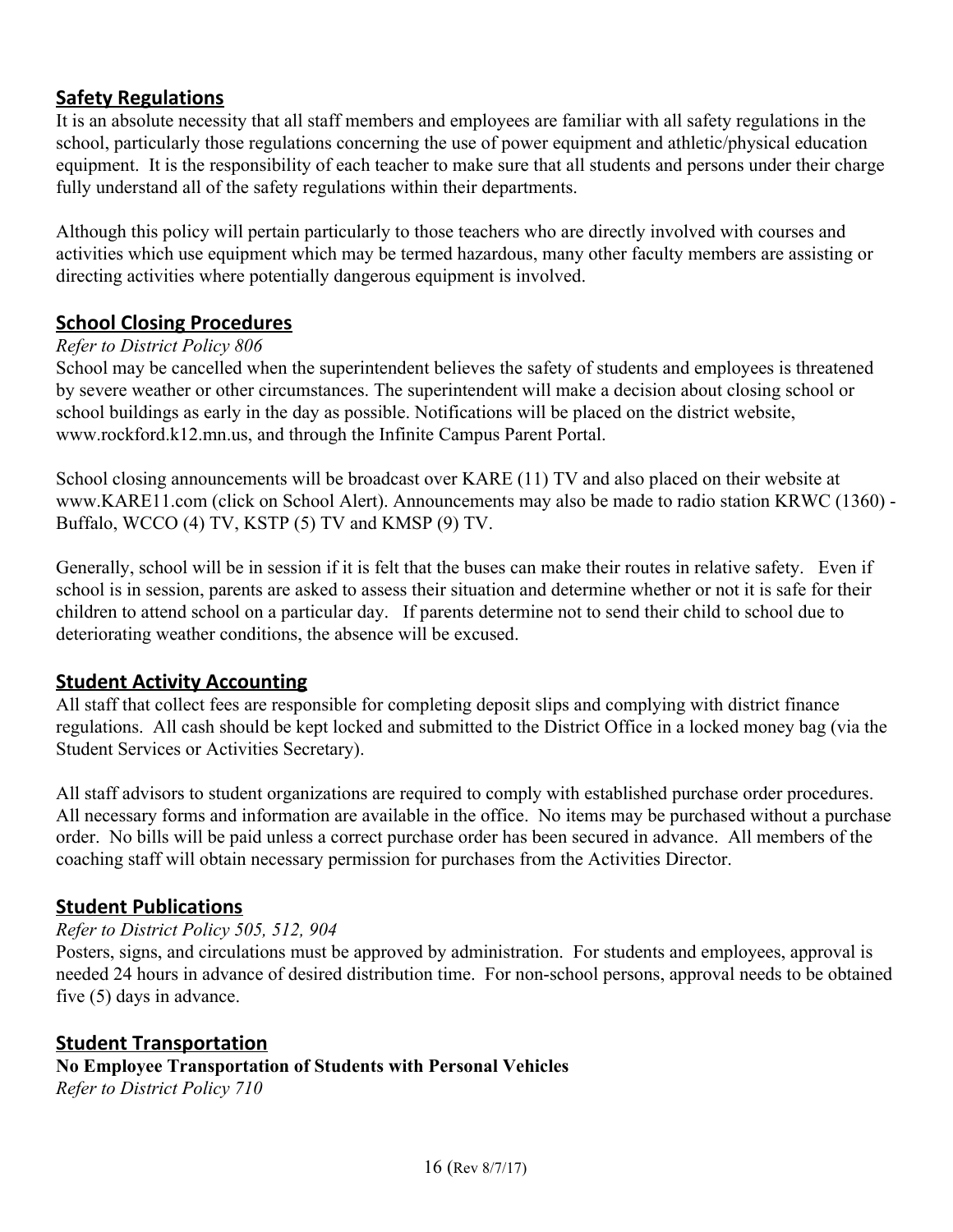An employee must not use a personal vehicle to transport one or more students except as provided herein. However, employees may make appropriate transportation arrangements for students as necessary in an emergency or other unforeseeable circumstance.

In a nonemergency situation, an employee must get prior, written approval from the administration before transporting a student in a personal vehicle. If a school vehicle is available, the employee will use the school vehicle. The administration has the sole discretion to make a final determination as to the appropriate use of a personal vehicle to transport one or more students.

If any emergency transportation arrangements are made by employees pursuant to this section, the relevant facts and circumstances shall be reported to the administration as soon thereafter as practicable.

## <span id="page-16-0"></span>**Surveys**

#### *Refer to District Policy 520*

Occasionally, the school district utilizes surveys to obtain student opinions and information about students. For complete information on the rights of parents/guardians and eligible students about conducting surveys, collection and use of information for marketing purposes, and certain physical examinations. A complete copy of the school district's "Student Surveys" policy may be obtained on the district website at [www.rockford.k12.mn.us.](http://www.rockford.k12.mn.us/)

## <span id="page-16-4"></span>**Suspension**

The suspension of students is an administrative function. It can follow a teacher's discipline referral.

## <span id="page-16-1"></span>**Technical Support**

All requests for technology assistance or set-up help should be submitted through FMX by going to [www.rockford.k12.mn.us](http://www.rockford.k12.mn.us/) and clicking the Staff menu and FMX System.

## <span id="page-16-3"></span>**Telephones**

Employees are not to make any personal long distance calls that will be charged to the school on school phones.

## <span id="page-16-5"></span>**Textbooks**

Be sure that all textbooks are stamped and numbered, if not utilizing the Media Center's barcode system. Record the number of the book given to each student on a proper form or paste in your lesson plan book. Check this number against the number in the book he/she returns at the end of the trimester/year. Textbooks are to be issued and collected by the teacher using them. It is advisable that they be checked periodically to see that students are taking proper care of them. Fines are collected at the end of the trimester for all lost or misused books. If you need help in determining appropriate fines, please consult the principal. A complete inventory of all textbooks will be requested of each teacher at the close of the school year.

## <span id="page-16-2"></span>**Visitors**

#### *Refer to District Policy 903*

The school board encourages interest on the part of parents and community members in school programs and student activities. The school board welcomes visits to school buildings and school property by parents and community members provided the visits are consistent with the health, education and safety of students and employees and are conducted within the procedures and requirements established by the school district.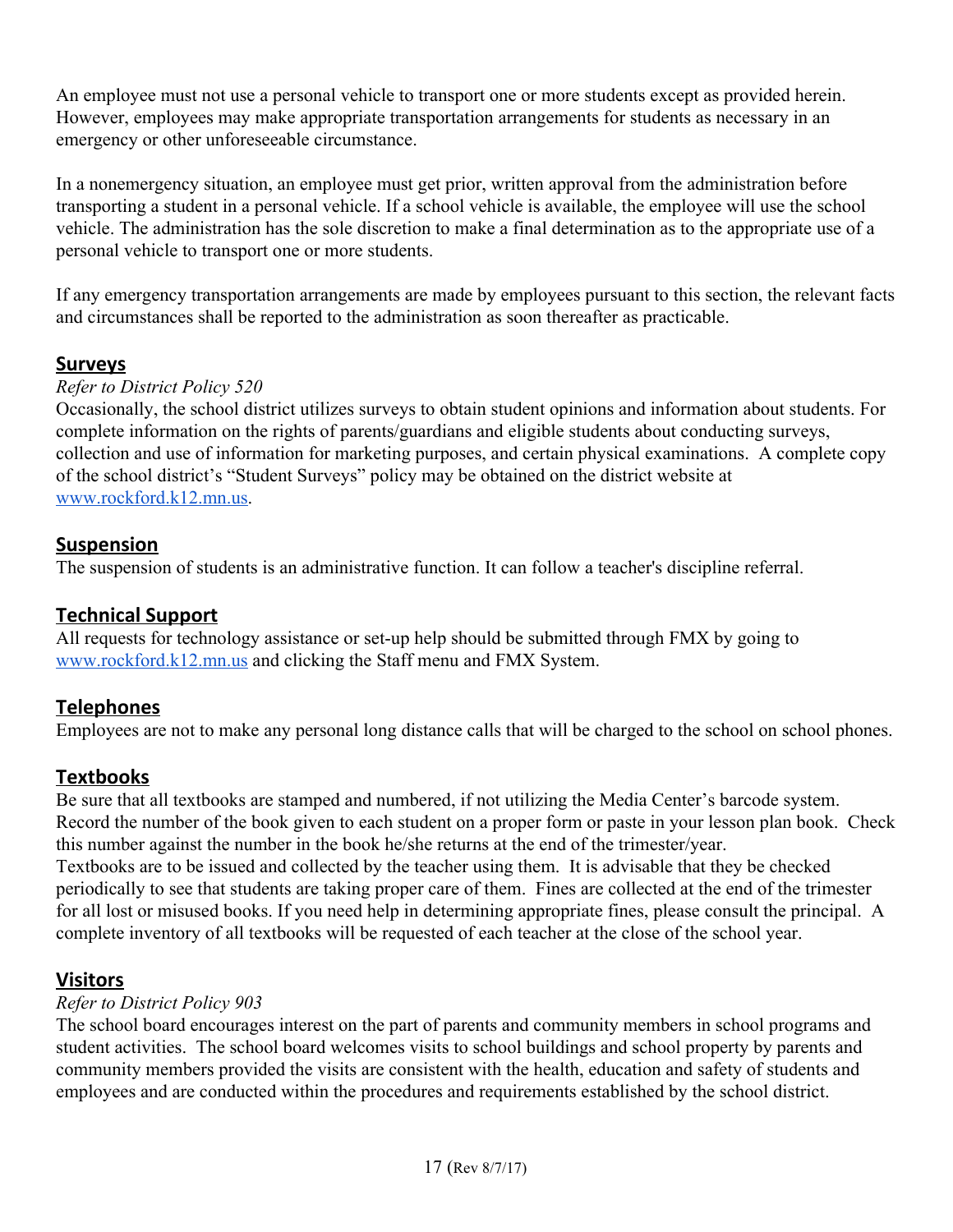The school board reaffirms its position on the importance of maintaining a school environment that is safe for students and employees and free of activity that may be disruptive to the student learning process or employee-working environment.

## <span id="page-17-1"></span>**PART II - TEACHER RESPONSIBILITIES**

#### <span id="page-17-4"></span>**Classroom Management**

Good classroom management describes a school setting where a classroom is run on a successful educational plan.

Good classroom management leads to learning respect for self, others, school subject matter, and education itself. Good classroom management is essential to the learning process. Teachers are expected to command their classroom. A classroom environment conducive to teaching and learning should prevail. The welfare of each individual student is the responsibility of the teacher.

It is expected that every teacher will clearly communicate, in writing, their classroom learning and behavior expectations. Consistent application of those expectations is critical to successful classroom management.

Discipline should be primarily handled in the classroom. However, situations do arise where sending the student to the office to process with an administrator is necessary due to either safety or educational concerns. When sending a student to the office, please call a school secretary to notify them of the student that will arrive as well as the reason for the office visit. Fill out a Behavioral Referral in Infinite Campus. Be aware of how you respond to a student in these situations. Do not engage the student in ways that may escalate the situation. Maintain a professional approach; do not engage in a power struggle with the student. Additionally, there's no quicker way to create an unmanageable situation than to grab or strike a student. The result of such action is the loss of student respect and conflict with parents. However, it is permissible to physically restrain a student to prevent harm to the student or others.

Sending a student out of the room draws attention to a possibility that the student is in need of help from people in special services. The special services department includes the counselor, LD teachers, IH teacher, EBD teachers, DH teachers, the principal, psychologist, social worker, nurse, and any agency that can help bring about a solution to the problems presented by the student's behavior.

## <span id="page-17-3"></span>**Grading**

The Parent Portal is a vital communication tool between the school and home. Parents may access their child's attendance, academic progress reports, report cards, health records, and lunch account information through the Parent Portal. Student grades must be updated weekly to ensure that parents have timely access to information.

## <span id="page-17-0"></span>**Mid-Term and Final Grades**

Grades should be submitted by the deadline given by the school counselor. This allows report cards to be printed and ready for conferences, or mailed in a timely manner.

## <span id="page-17-2"></span>**Incomplete Grades**

Incomplete grades must be made up within two (2) weeks following the end of the marking period. If the incomplete grade is not made up within the two (2) week time period, then the grade will turn to a failure or the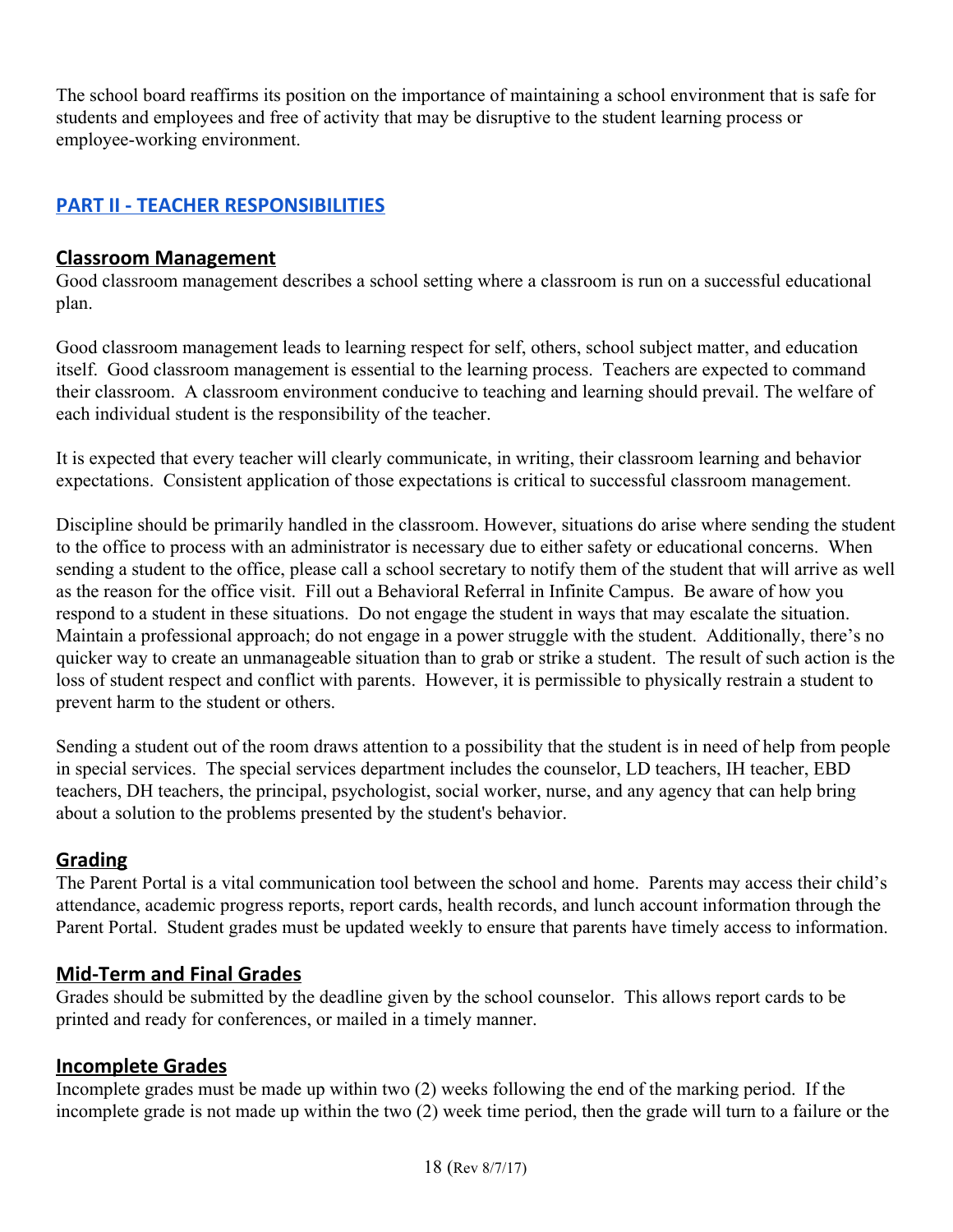grade earned by the student without the make-up work turned in. Please contact the office if extenuating circumstances apply.

## <span id="page-18-1"></span>**Weighted Grading**

The rationale for weighting: additional weight is given for courses that are designed to develop a high degree of productivity including substantial homework and written testing requirements. Classes weighted include all Advanced Placement (AP) and College In the Schools (CIS) classes.

Weighted classes will receive a two grade increment increase. On a 4.0 scale, weighted classes will be given a .66 boost. (Example: 3.0 grade in a weighted class on 4.0 scale becomes 3.66.)

College courses taken by PSEO students, deemed by Rockford High School to be equivalent to its eligible courses, are eligible for weighted grading.

If a student takes a weighted class at Rockford High School, that student cannot receive weighted grading for the equivalent class taken at college.

## <span id="page-18-0"></span>**Lesson Planning**

The responsibility for organization and execution of an instructional plan is that of the individual teacher. This vital component of the teacher's job is challenging and complex.

## <span id="page-18-2"></span>**Parent Communication**

Communication between parents and teacher is vital. Teachers are strongly encouraged to contact parents when academic or behavioral concerns arise. It is expected that parents will be contacted if their child's grade is below passing.

Teacher websites are another extremely valuable communication tool. Teachers now have a google classroom. Each class page must, at the minimum, include:

- 1. Contact information
- 2. A brief course description
- 3. Timely information (ideally, this information will include upcoming assignments, due dates, and other pertinent information
- 4. Website tools in use (tools not in use should be hidden)

Teachers are encouraged to use their websites to communicate information about upcoming assignments and events; share resources; and provide other pertinent course information.

Additional opportunities to communicate about what is happening in the classroom include, but are not limited to, weekly bulletins, monthly newsletters, the Rocket Report, emails, and phone calls.

## <span id="page-18-3"></span>**Passes**

Teachers are responsible for the students assigned to their classes during the time classes meet. Issue passes with some caution and maintain a pass sign-out list on your desk. No student is to be out of the classroom without a pass.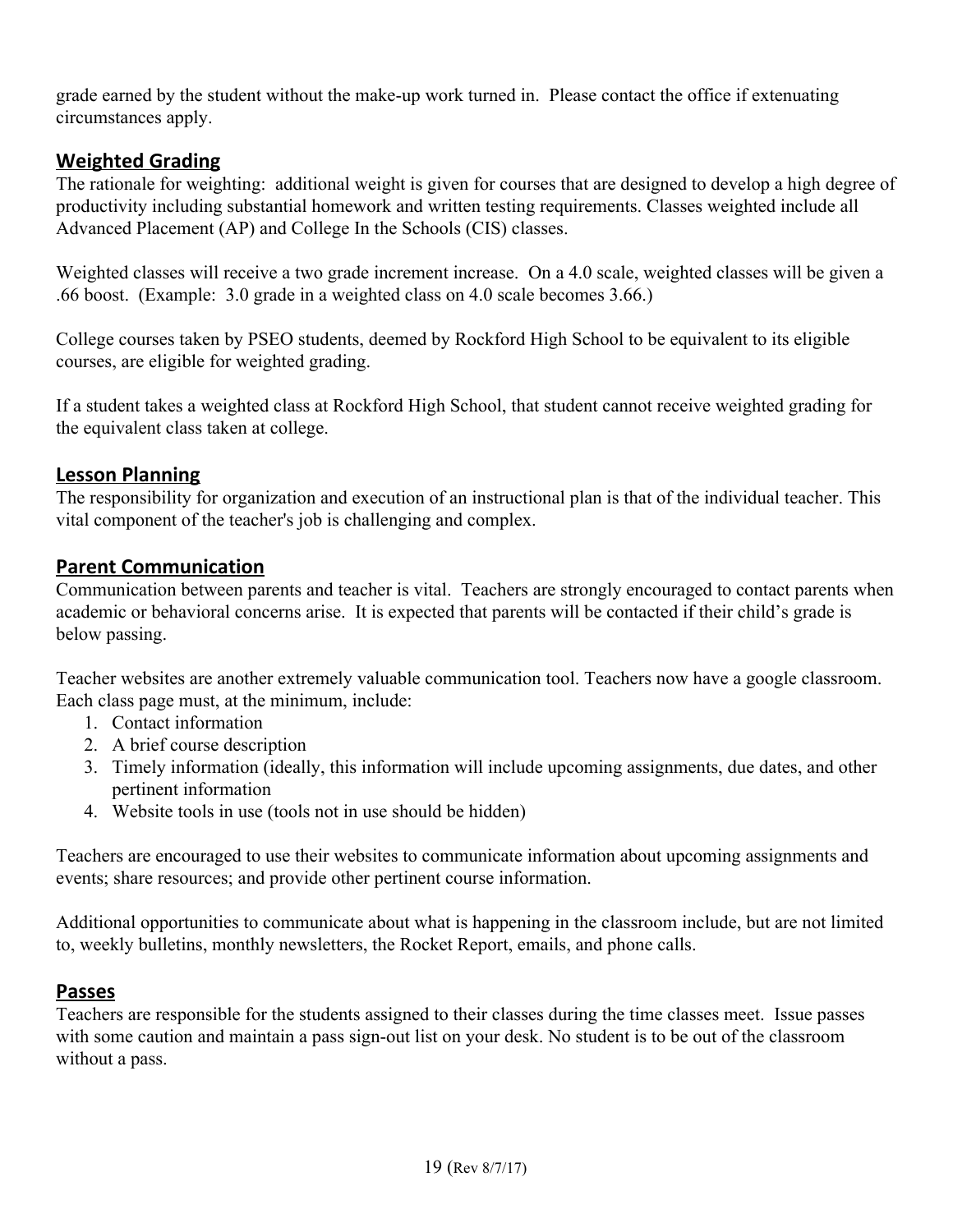## <span id="page-19-2"></span>**Professionalism**

All staff members are expected to present themselves professionally and in accordance with the Code of Ethics for Minnesota Teachers.

## <span id="page-19-3"></span>**Room Appearance**

Make your room a pleasant place in which to be, and insist that your students treat school property with care and respect. It is the teacher's responsibility to, at the end of the day, leave the room in a condition that will allow the custodial staff to perform their cleaning tasks. Take a few minutes at the end of the school day to have your students straighten out the room. Do not use pushpins or tape on the walls.

## <span id="page-19-1"></span>**Staff Development**

Complete the following process for any staff development:

- 1. Complete Staff Development Form found on the Rockford website (Staff=> Staff Resources => Staff Development Form)
- 2. At a minimum of 2 weeks prior to the event, the form must be routed to the appropriate person listed below:
	- a. Q-Comp requests: Q-comp coordinator
	- b. Special Education: Special Education Coordinator
	- c. All other requests: Building Principal
- 3. Form will be Approved or Not Approved
- 4. Forms (Approved and Not Approved) will then be routed to the Director of Teaching and Learning
	- a. If Not Approved, person will be provided with an explanation
	- b. If approved, schedule a substitute through Kelly Services
		- The Director of Teaching and Learning will approve a substitute through Kelly Services
- 5. All completed forms will be housed in the District Office and tracked by the Director of Teaching and Learning.

## <span id="page-19-0"></span>**Supervision**

All teachers have responsibility for maintaining and promoting an atmosphere in the school that is pleasant, positive, and productive. Whether in the classroom, in the hallway, in the cafeteria, outside the building, at an athletic event, or on a school bus, the teacher is a role model and a manager of the educational well-being of all students. It is a teacher's duty to correct inappropriate behavior whenever or wherever it occurs. Taking immediate and decisive action in instances of errant behavior contributes to the improved behavior of the students immediately involved as well as to the overall school atmosphere.

## 2017-18 Supervision Schedule

A weekly supervision schedule exists for before and after school supervision. Staff are welcome to trade with other staff members as needed due to scheduling conflicts. Staff are expected to be out in the hallways between classes.